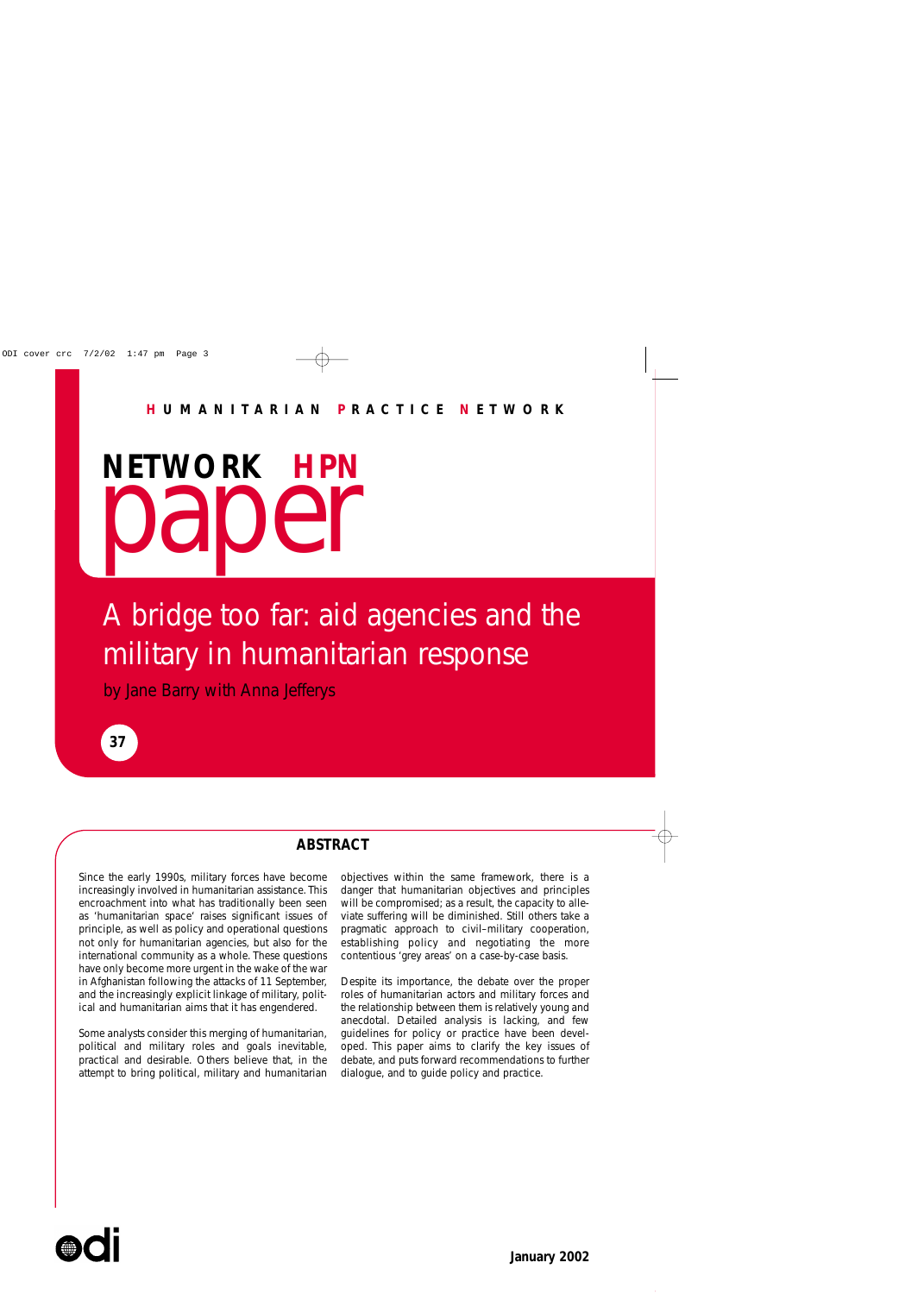#### **Humanitarian Practice Network (HPN)**

Overseas Development Institute 111 Westminster Bridge Road London, SE1 7JD United Kingdom

Tel: +44 (0)20 7922 0331/74 Fax: +44 (0)20 7922 0399 Email: hpn@odi.org.uk Website: www.odihpn.org

Layout and production: Publish-on-Demand Ltd Printed and Bound in the UK

#### **Notes on the Authors**

Jane Barry is an independent consultant specialising in humanitarian policy, assessments and evaluations. When she wrote this paper, she was Emergencies Policy Advisor at Save the Children UK. Anna Jefferys works as a policy officer in the Emergencies section of Save the Children UK.

**ISBN:** 0 85003 580 5 Price per copy: £5.00 (excluding postage and packing). © Overseas Development Institute, London, 2002.

Photocopies of all or part of this publication may be made providing that the source is acknowledged. Requests for the commercial reproduction of HPN material should be directed to the ODI as copyright holders. The Network Coordinator would appreciate receiving details of the use of any of this material in training, research or programme design, implementation or evaluation.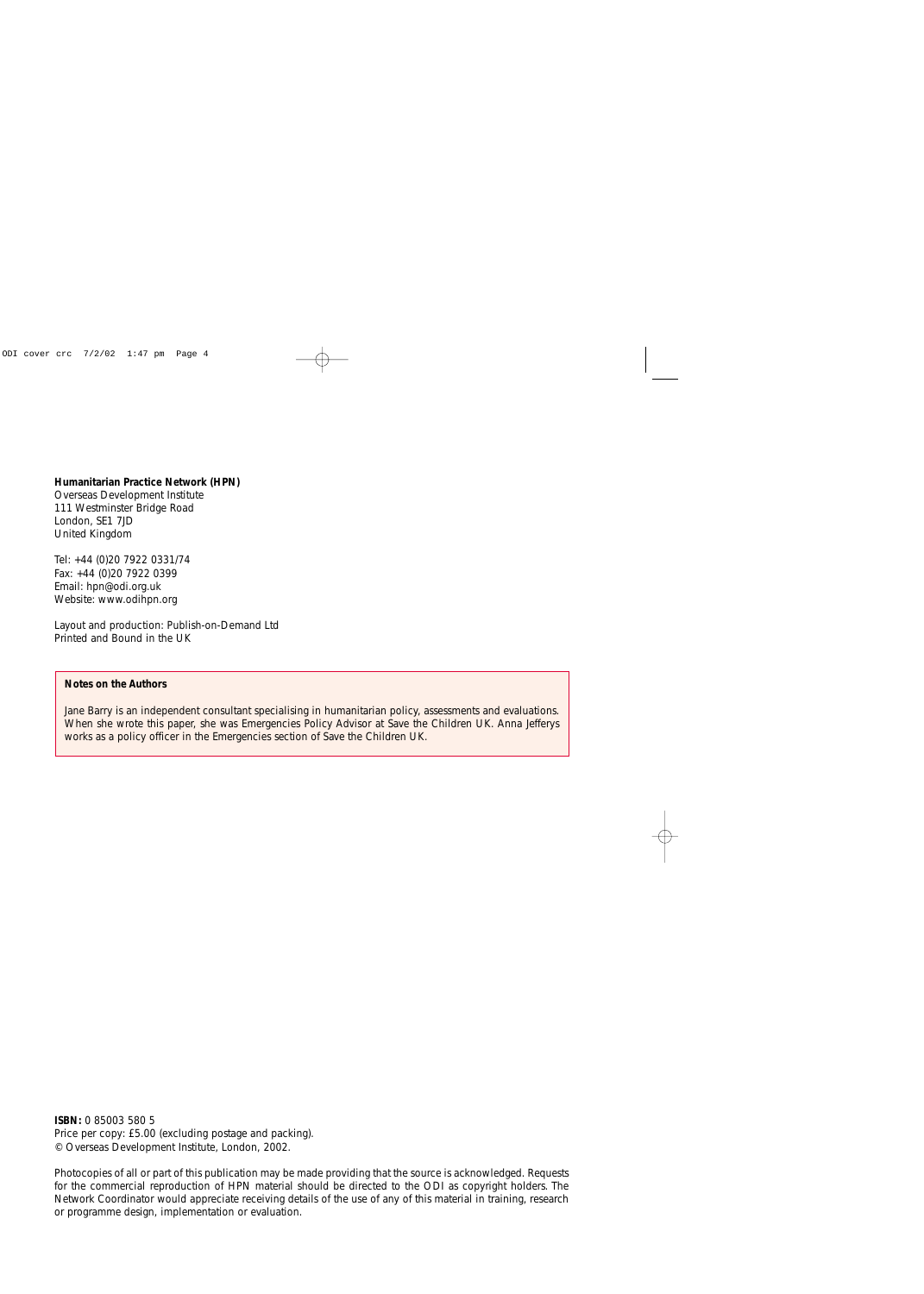# Table of contents

| <b>Executive summary</b>                                          | $\mathbf{1}$    |
|-------------------------------------------------------------------|-----------------|
| <b>Chapter 1 The politics of peace operations</b>                 | $\bf{3}$        |
| Areas of contact                                                  | $\overline{4}$  |
| Military policies and doctrines                                   | $\sqrt{5}$      |
| Countervailing pressures                                          | $6\phantom{.}6$ |
| When is military intervention legitimate?                         | 9               |
| <b>Chapter 2 The humanitarian perspective</b>                     | 11              |
| Problems of principle                                             | 11              |
| Problems of utility                                               | 13              |
| <b>Chapter 3 Towards a framework for civil-military relations</b> | 15              |
| Recommendations                                                   | 15              |
| Principles of engagement                                          | 16              |
| <b>Conclusion</b>                                                 | 19              |
| <b>Annex 1</b>                                                    | 21              |
| <b>Annex 2</b>                                                    | 25              |
| <b>References</b>                                                 | 27              |
| <b>Interviews</b>                                                 | 30              |

## **List of boxes**

| Box 1: The main parties to the debate                               | 2              |
|---------------------------------------------------------------------|----------------|
| Box 2: Defining 'peace operations'                                  | 3              |
| Box 3: Non-Western regional peace and security bodies               | $\overline{4}$ |
| Box 4: The European Rapid Reaction Force                            | 6              |
| Box 5: The Brahimi report on UN peace operations                    | 8              |
| Box 6: Crossing language boundaries: Kosovo as a 'humanitarian war' | -9             |
| Box 7: Existing guidelines                                          | 12             |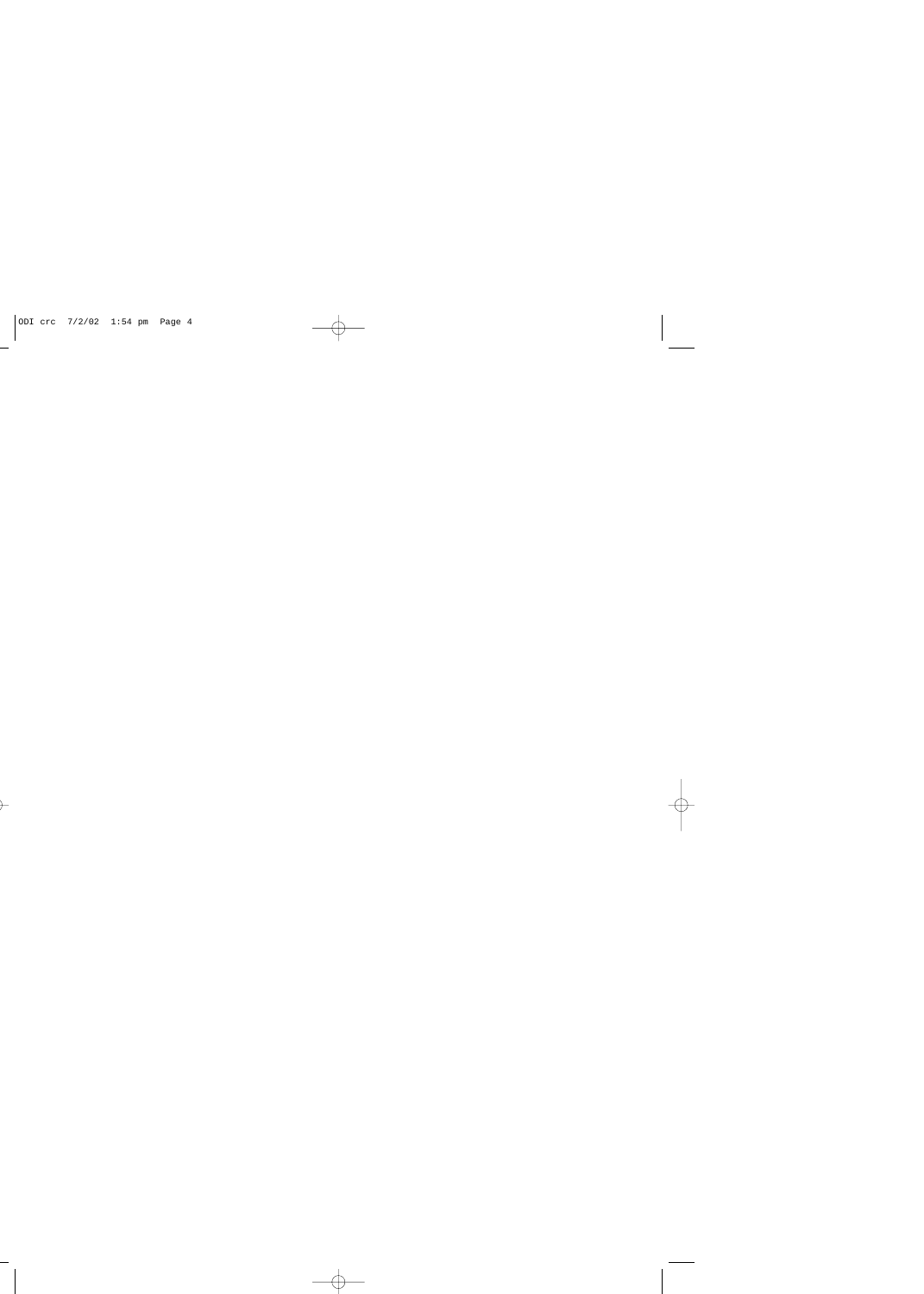## Executive summary

Since the beginning of the 1990s, military peacekeeping forces have increasingly intervened in countries in conflict, forcing a more direct engagement than ever before between the military, local populations and humanitarian agencies.Within this context, the military has, to varying degrees, become involved in a relatively new territory, namely humanitarian assistance. This engagement has ranged from the provision of armed protection for humanitarian convoys to the direct implementation of relief aid distributions.As the UN's Office for the Coordination of Humanitarian Affairs (OCHA) puts it, there is an 'evolution of military thinking in regard to the provision of humanitarian aid and services. In NATO and elsewhere there has been an evolution of the doctrine of military–civilian operations, with an increasing tendency for military forces being used to support the delivery of humanitarian aid, and sometimes even to provide this aid directly' (OCHA, 2001).

Military movement into what has traditionally been 'humanitarian space' raises significant issues of principle, as well as policy and operational questions, for the entire international community, including governments, the military, humanitarian agencies and the UN.While members of the international community discuss ways to clarify and improve relations between international peacekeeping forces and humanitarian actors in conflicts, these debates have tended to focus on improving relations through increased understanding, with an eye to developing an integrated, or at least closely coordinated, 'military–humanitarian' relief response.This view is based on the premise that the military should maintain – and in some cases even increase – its involvement in humanitarian relief and rehabilitation. This issue has become much more urgent in the wake of the terrorist attacks in the US on 11 September and the subsequent US-led military action in Afghanistan, with some key Western politicians explicitly calling for a merger of political,

military and humanitarian aims. In January 2002, the UK government's Conflict and Humanitarian Affairs Department (CHAD) announced that it would consider bids from the UK-led International Security Assistance Force (ISAF) in Afghanistan for 'humanitarian' work in Afghanistan, should these projects meet CHAD's selection criteria.

Despite a proliferation of conferences, reports and publications on the subject, analysis of civil–military relations is limited, and practical policy guidelines are relatively undeveloped. Most publications conclude that increased military engagement in humanitarian assistance is inevitable, and to a certain degree welcome and acceptable. According to this view, increased cooperation between groups is required in order to improve the overall effectiveness of the peace support operation, thereby also enhancing humanitarian assistance efforts.The main barrier to improved cooperation is simple 'misunderstanding', to be resolved through more joint training, conferences and academic programmes. This will bring the relevant groups closer together, and resolve the 'culture clashes' that seem to engender mistrust.

This paper argues that these propositions are based on several faulty premises. First, while increased military engagement in humanitarian assistance activities may be a possible future trend, a number of military, political and humanitarian analysts have begun to seriously question whether this is an appropriate direction for peace support operations, concluding that the differences in approach and aims go beyond mere misunderstanding. Second, the idea that increased cooperation – and with it coordination – will itself improve humanitarian assistance is a pervasive but relatively unchallenged assumption. However, there is no clear evidence that indicates a significant correlation between military and humanitarian coordination in the field and the quality or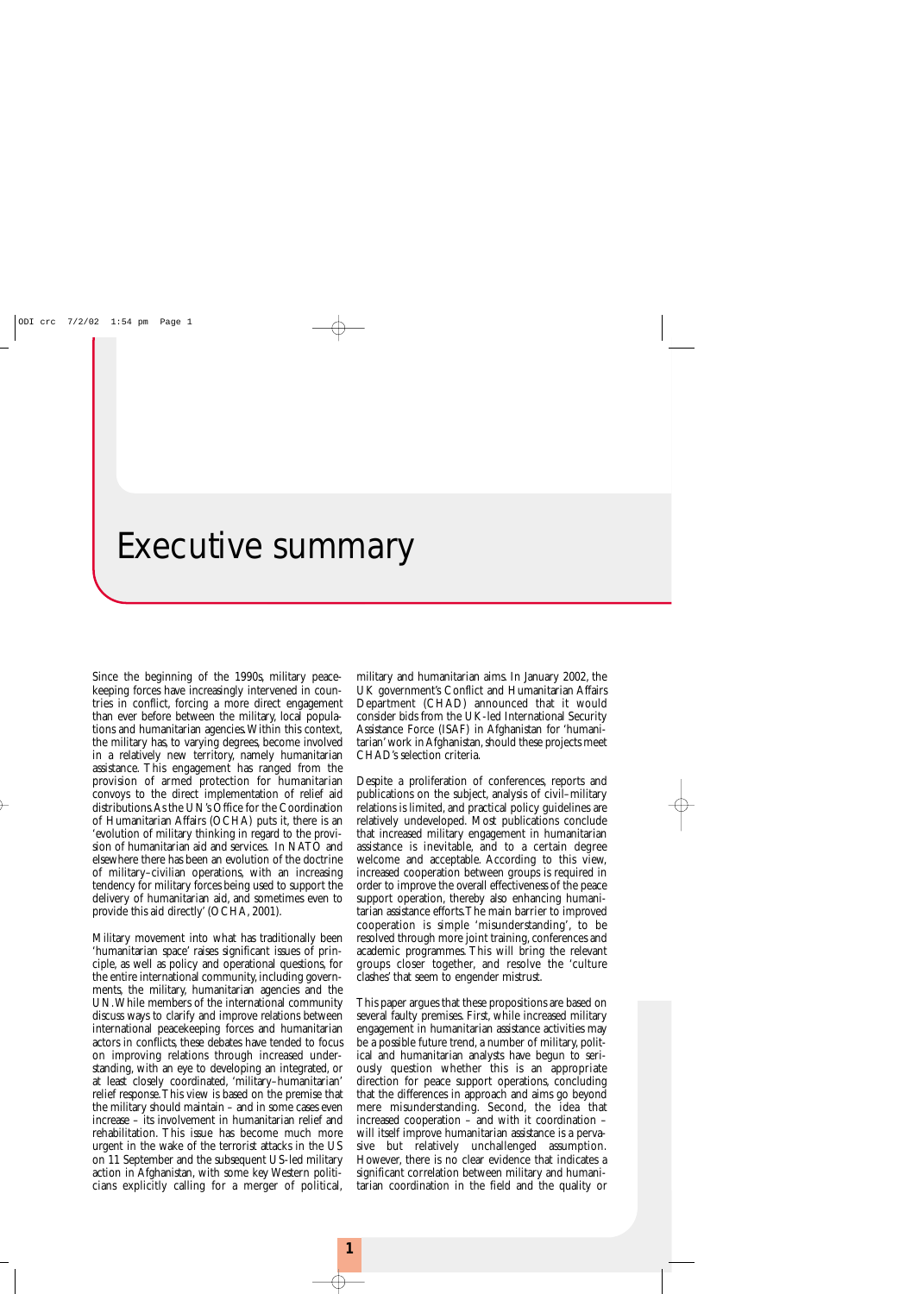effectiveness of humanitarian assistance efforts. Finally, the simplistic perception that barriers between humanitarian agencies and the military are based in misunderstandings and cultural clashes glosses over much deeper, intrinsic differences between core aims and principles.

There are profound differences between the mandates, missions and principles of formal military forces and humanitarian agencies.The military has a core mandate to foster security and protect civilians by establishing and enforcing a safe and stable environment. Humanitarian agencies, by contrast, have a mandate to directly implement humanitarian aid programmes. It is essential that these two roles – impartial humanitarian assistance as a response to an urgent and inalienable right, and peace operations with their inevitably partial and political mandates – are kept separate.

#### **Box 1: The main parties to the debate**

The civil–military debate involves a vast array of actors, including UN agencies, governments, military forces, NGOs and academics. While many of these actors do not always fit into homogenous or clearly defined categories, for the purposes of this paper it is possible to identify three discrete groups:

- humanitarian actors;
- political actors; and
- military actors.

#### **Humanitarian actors**

The Steering Committee for Humanitarian Response (SCHR) defines humanitarian agencies as 'all those operational organisations whose work is based upon the principle of humanity: to prevent and alleviate human suffering wherever it may be found … to protect life and health and to ensure respect for the human being' (McClellan, 2000). These agencies can be classified into the following four sub-groups, based on an adaptation of ICRC's humanitarian system typology (Bonard, 1999):

- National and international non-governmental organisations (NGOs). This group comprises organisations that provide humanitarian or relief assistance, such as Save the Children (SCF), Médecins Sans Frontières (MSF) and Oxfam.
- All 'mixed' organisations. A 'mixed' organisation is any organisation that lies between an NGO and an implementing body. This includes UN agencies such as the UN High Commissioner for Refugees (UNHCR) and the UN Children's Fund (UNICEF), and non-governmental organisations with an international mandate, such as the members of the Red Cross movement.
- Human rights organisations. This group includes NGOs that advocate on issues to do with human rights law, such as Amnesty International and Human Rights Watch.
- All implementing legal bodies. This group covers bodies that uphold human rights law, refugee law or international humanitarian law, for example the European Court of Human Rights, the UN Human Rights Committee, the international criminal tribunals for the former Yugoslavia and Rwanda and the International Criminal Court (ICC).

#### **Political actors**

In terms of the CIMIC debate, this paper understands the political sector to mean state governments and inter-governmental organisations, notably the UN and the European Union (EU), as well as donor and other government agencies.

#### **Military actors**

The military comprises national and regional forces and UN peacekeeping forces; third-party military service providers; mercenaries; and private military and security companies.

Other actors also play a role in influencing the debate over civil–military relations. The media, for example, can be instrumental in decisions on military involvement in humanitarian activities by informing the public and swaying opinion through coverage of emergencies. Commercial organisations, ranging from businesses such as oil companies to implementing contractors like the British company Crown Agents, may also play a role, as can academics (as observers and commentators) and the general public, in beneficiary areas, donor countries and internationally.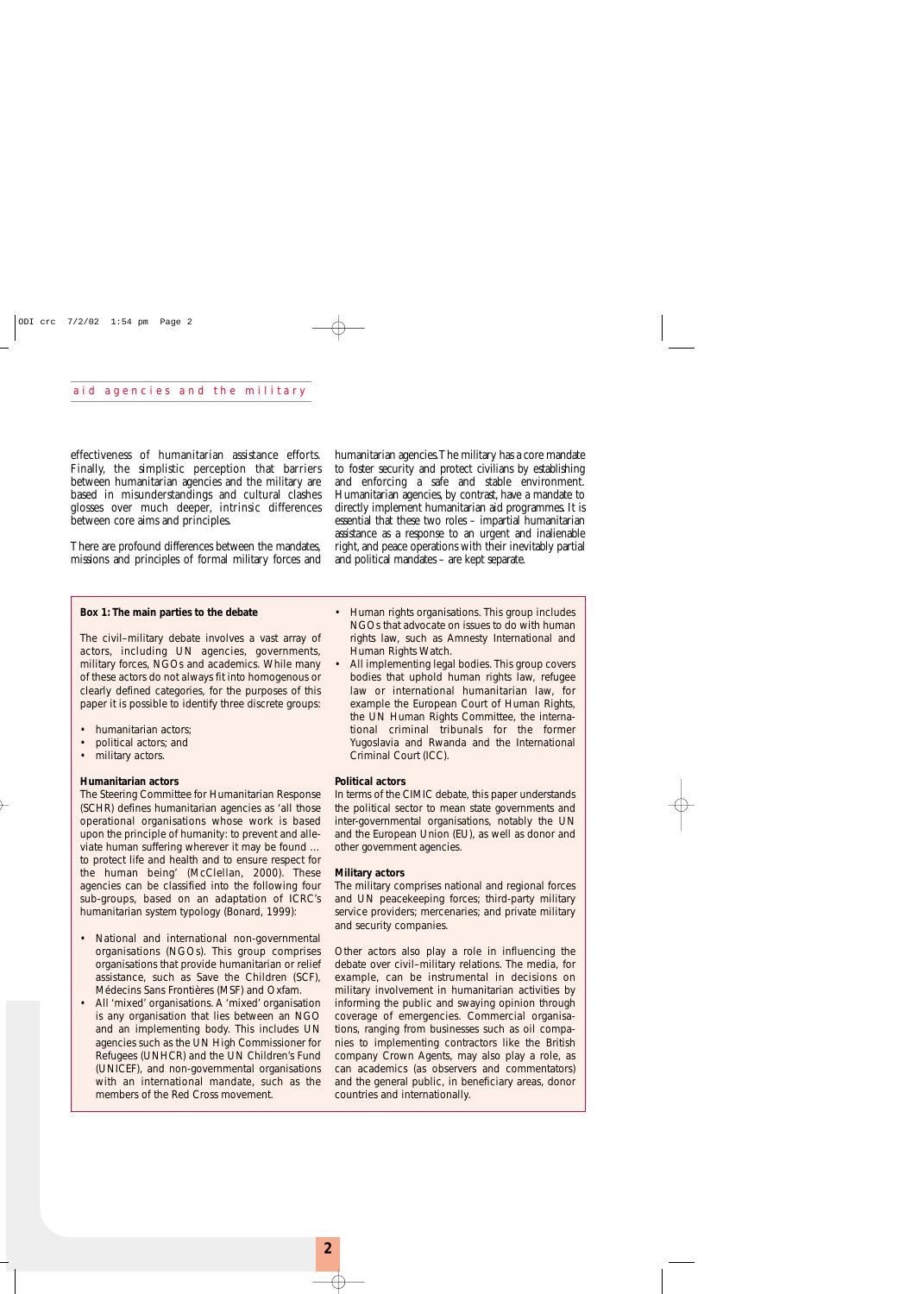1

## The politics of peace operations

Three main types of 'peacekeeping' bodies have historically engaged in conflict resolution, peacekeeping and peace enforcement operations: the UN, regional security coalitions and national armies – each with different agendas, jurisdictions, aims and approaches. The UN has launched all of its peacekeeping operations under Chapter VI of its Charter, that is, with the consent of the opposing parties. These missions have involved the deployment of peacekeepers to implement an agreement approved by those parties. An operation under Chapter VII – peace enforcement – does not require the consent of the parties. In this case, the Security Council gives member states the authority to take all necessary measures to achieve a stated objective.The Security Council has approved Chapter VII operations in cases such as the Gulf War, and in Somalia, Rwanda, Haiti, Bosnia, Albania, Kosovo and East Timor. However, the UN did not control these Chapter VII enforcement operations; they have always been implemented by either a single country or a group of countries. In addition to UN-sanctioned operations, there have been several 'unilateral interventions' that have not enjoyed Security Council authorisation. NATO's Operation Allied Force against Yugoslavia in March–June 1999 is perhaps the most well-known recent example of such a unilateral intervention, which was essentially 'self-mandated' by the NATO Council, the Alliance's political leadership. Only after the air strikes ended on 10 June did the Security Council retrospectively authorise the operation.

Until the 1990s, 'humanitarian' activities were not included in peacekeeping mandates (Thornberry, 1996). The 1956 United Nations Emergency Force (UNEF), established at the time of the Suez crisis, is regarded as the model for 'classic' or 'traditional' peacekeeping operations (Laurence, 1999). The peacekeepers were lightly armed, and only permitted

#### **Box 2: Defining 'peace operations'**

Peace operations – 'operations other than war', in the military lexicon – are generally understood to refer to military actions conducted in support of non-military efforts to establish and maintain peace. Within this broad description, there are various 'degrees' of activity. Peacekeeping means military operations undertaken with the consent of all the major parties to a dispute, primarily to monitor and facilitate the implementation of an agreement, commonly a ceasefire or a truce. Traditionally, this has meant the interposition of a neutral military force between the warring sides. For nearly three decades, for instance, the UN Disengagement Observer Force on the Golan Heights has monitored the ceasefire between Israeli and Syrian forces that ended conflict between the two countries in 1974. Peace enforcement, by contrast, means the application or threat of military force without the consent of all warring parties and generally in the absence of an agreed ceasefire. It is designed to compel compliance with measures aimed at maintaining or restoring peace. Such interventions include the US-led action in Iraq in 1991 and NATO's Kosovo air strikes in 1999.

to fire in self-defence. This type of peacekeeping involved the following tasks:

- investigating and monitoring ceasefire violations and other incidents;
- undertaking stabilising tasks, such as brokering local commanders' agreements over demarcation of boundaries;
- defusing incidents, for example by brokering 'miniceasefires' halting local incidents of conflict; and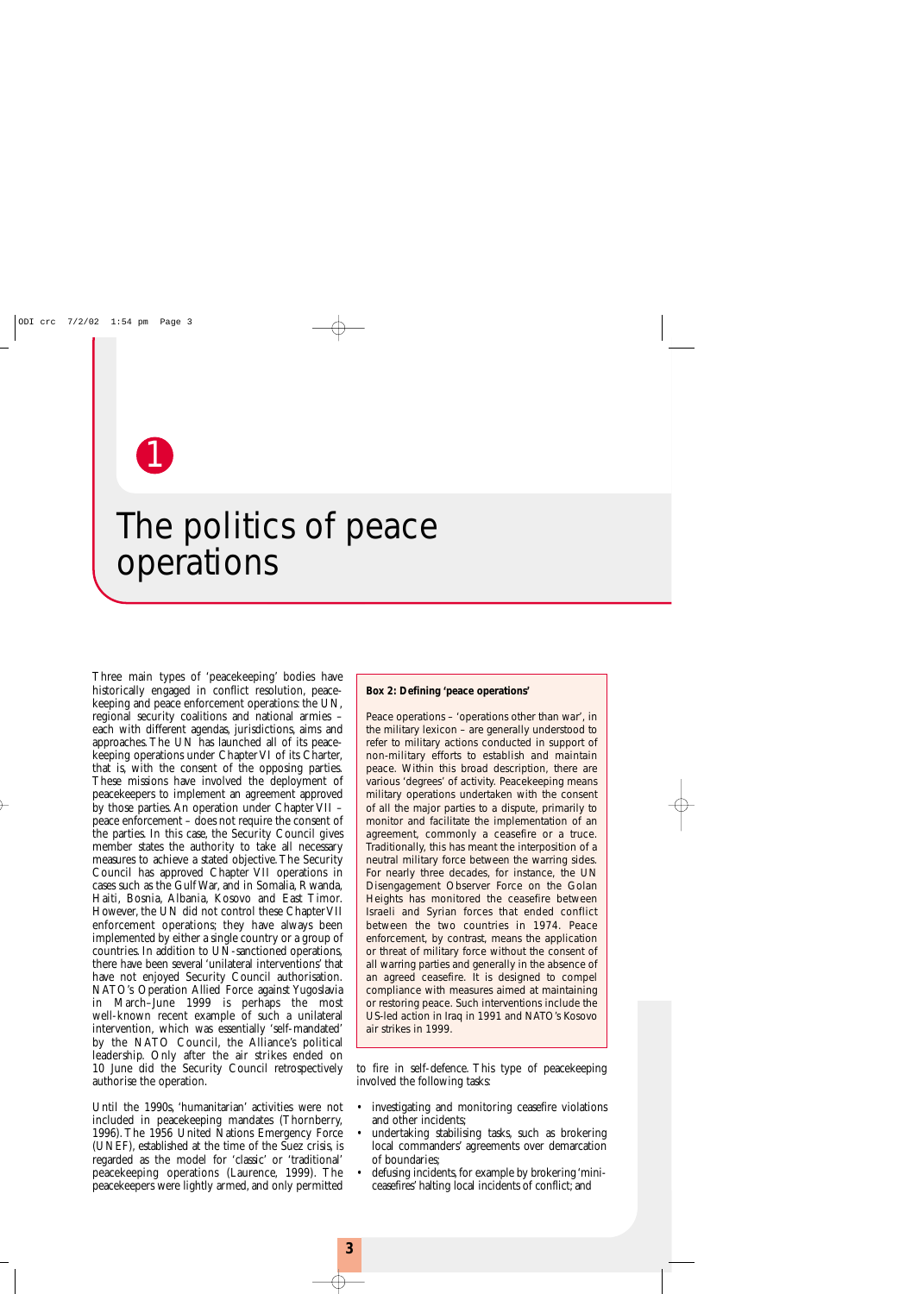• communicating between parties with no diplomatic relations.

This model gave way to a 'new' form of peacekeeping with the end of the Cold War.This comprised three major changes (Lowe, 2000):

- increased numbers of peacekeeping operations;
- an expanded and more dangerous form of operations; and
- an emphasis on 'humanitarian intervention'in many of the operations.

With the introduction of more robust, expanded peacekeeping and peace enforcement missions in the 1990s, civil–military relations gained increasing relevance.This is particularly the case around the interventions in the Balkans, and in Afghanistan.Threats to security have evolved to encompass military threats, threats to stability posed by ecological damage, poverty, population growth, inequality and terrorist attacks. Under this rubric, donor governments have gained greater leeway to disregard sovereignty to monitor such things as the status of women, and domestic economic policy (Curtis, 2001).At the same time, the arena of peacekeeping has also changed in line with the developing strategic priorities of the major players. Thus, Western disengagement with Afghanistan prior to 11 September stands in stark contrast to developments since then. Similarly, there is little likelihood that the US will substantially reduce its presence in the Balkans unless stability there

#### **Box 3: Non-Western regional peace and security bodies**

The debate over civil–military relations has tended to focus primarily on Western militaries. As a result, 'non-Western' regional peace and security bodies, particularly from Africa and the Commonwealth of Independent States (CIS), are often overlooked. Five major African organisations are involved in peacekeeping in one form or another. All of them function under the Organisation of African Unity (OAU):

- the Economic Community of West African States (ECOWAS) in the west;
- the Southern African Development Community (SADC) in the south;
- the Inter-Governmental Developmental Authority (IGAD) in the east;
- the Arab Maghreb Union (AMU) in the north; and
- the Economic Community of Central African States in the central region.



*In the 1990s, peacekeeping and peace enforcement missions became more robust*

significantly improves. However, in other, less pressing regions, countries like the US and the UK may be slower to intervene directly, preferring instead to channel efforts through train-and-equip programmes aimed at 'regionalising' peacekeeping.

#### **Areas of contact**

On the ground, contact between humanitarian workers and the military tends to focus on three key areas, in addition to the rare cases where the military has itself directly delivered large-scale assistance: the use of military assets such as aircraft to assist agencies in delivering relief; the use of military forces to protect relief supplies, convoys and staff against theft and attack; and information-sharing. Although the

Of these five, only ECOWAS, the SADC and IGAD have to date mobilised peace support operations. The best-known of these interventions are the ECOWAS deployments of Monitoring Group (ECOMOG) troops to Liberia, Sierra Leone and Guinea Bissau during the 1990s. Notably, the operations in Liberia and Sierra Leone were undertaken without UN Security Council authorisation.

The other major site of 'non-Western' peacekeeping in the 1990s has been the CIS. Since 1992, Russia and other CIS countries have launched 'peacekeeping operations' in the former Soviet republics of Georgia, Moldova and Tajikistan. The operations in Georgia and Tajikistan were monitored by smaller UN missions, although none of the CIS deployments was authorised by the Security Council. Instead, all were based on bilateral agreements between the Russian president and the leaders of the various warring factions.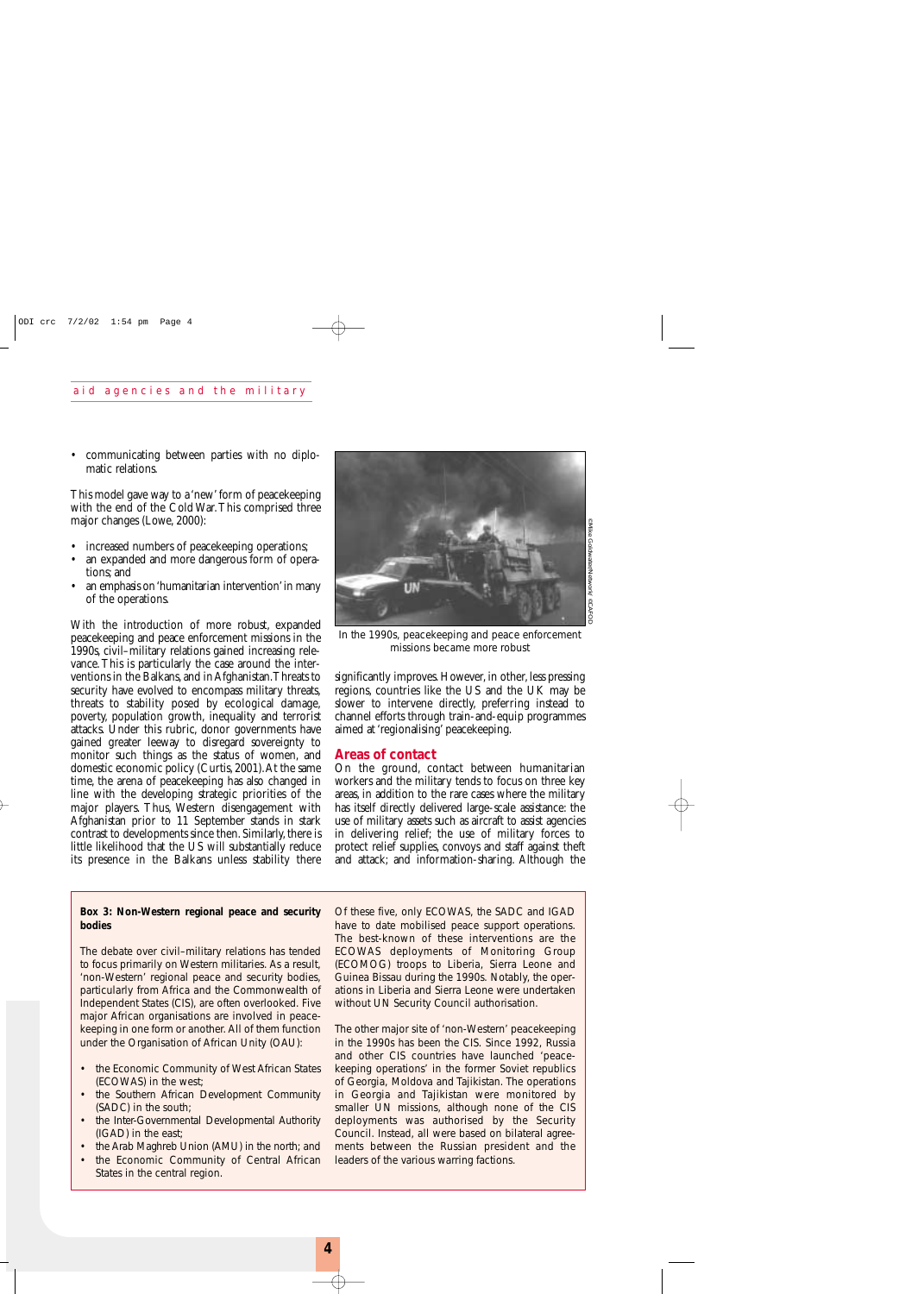military forces of nations that are signatories to the Geneva and Hague conventions have minimum obligations under international humanitarian law to support humanitarian action, given the nature of the issues at stake the extent of this involvement is subject to intense debate.

Humanitarian agencies have accepted military escorts as protection for civilian aid workers and/or goods in some conflict-affected countries. UN humanitarian convoys, for instance, use military or armed escorts in seven of the 22 complex emergencies where OCHA is currently involved (OCHA, 2001). However, this practice remains highly contentious, and many other humanitarian agencies are reluctant to accept it.As far as has been regularly reported, NGOs only use armed protection on a regular basis in four of the approximately 50 conflict-affected countries worldwide: northern Iraq, Somalia, Russia (Ingushetia/ Chechnya) and northern Kenya. Agencies also occasionally use armed escorts on a case-by-case basis in volatile security situations that may require rapid assessments, for example Rwanda, or if an escort is required at a border, as between Pakistan and Afghanistan.

The decision to use armed escorts, be they state forces, international peacekeepers or private military formations, is not systematised within most humanitarian organisations. In cases like Rwanda in 1994, for instance, armed protection was essential to protect the lives of aid workers; in other cases, protection is urged on agencies by the state, leaving humanitarian organisations with little choice.The kind of protection force available is also highly dependent on context. NGOs used international protection forces in northern Iraq, partly to protect themselves against the state; in northern Kenya, agencies used statearmed police. In rare circumstances, NGOs and UN agencies have used private armed escorts, sometimes inadvertently when state forces were sub-contracting to private companies, as happened in Sierra Leone (Tufts, 2001). International peacekeeping protection is possible only in East Timor, Eritrea/Ethiopia and Sierra Leone, where there are UN-mandated missions, and in Bosnia, Kosovo and Macedonia, where deployments are NATO-led.

The third main point of contact – informationsharing – may initially appear less contentious. Indeed, certain types of information should be shared between humanitarian agencies and the military to enhance the activities of both. This might include information on the general security climate, conditions in areas used by both the military and civilian agencies, such as airfields and transport routes, and general estimates about the scope and degree of the emergency. But there are also reasons for caution; there is, for instance, no guarantee that information passed on by the military gives a complete picture of any given situation, and there may well be operational reasons why a commander might seek to manipulate this information to influence agency operations. The essential political neutrality of humanitarian agencies could be compromised by providing some kinds of information to the military, especially where the force is a party to the conflict. In conflicts, information is not a neutral commodity, but may have important tactical or political value.

#### **Military policies and doctrines**

The range of peacekeeping actors and the variety of doctrines governing their actions is wide; for example, countries such as Canada, the Netherlands and Belgium emphasise 'relief operations as a core task for NATO', whereas countries such as the UK, France and the US remain more ambivalent (Byman et al., 2000). National contingents, even if deployed in multinational forces, tend to follow national doctrine, and will behave in different ways. Despite these differences, it is nevertheless possible to identify some general trends in military policies and perceptions of humanitarian activity based on a broad analysis of British, NATO and UN doctrine.The key message to emerge from interviews with policy-makers is that, first and foremost, the military works in a conflict situation in order to secure the environment. According to the UK Ministry of Defence's Joint Doctrine and Concepts Centre (JDCC), the UK's operational principles guiding engagement in humanitarian activities are:

- if at all possible, do not get involved in humanitarian aid activities;
- if UK forces must get involved, this should be in support of a lead civilian agency, where the military stays in the background; and
- only as a last resort would the military get directly involved in aid delivery, namely if the humanitarian assistance process was seen as failing.

NATO's principles are similar. While policy-makers believe that the best people to implement humanitarian operations are humanitarian agencies, not least because they understand the needs of the local population and sustainability issues, Alliance officials acknowledge that there are times when troops will be drawn into humanitarian work. In these cases, NATO doctrine lays down the conditions under which involvement will occur:

• always in collaboration with mandated organisations;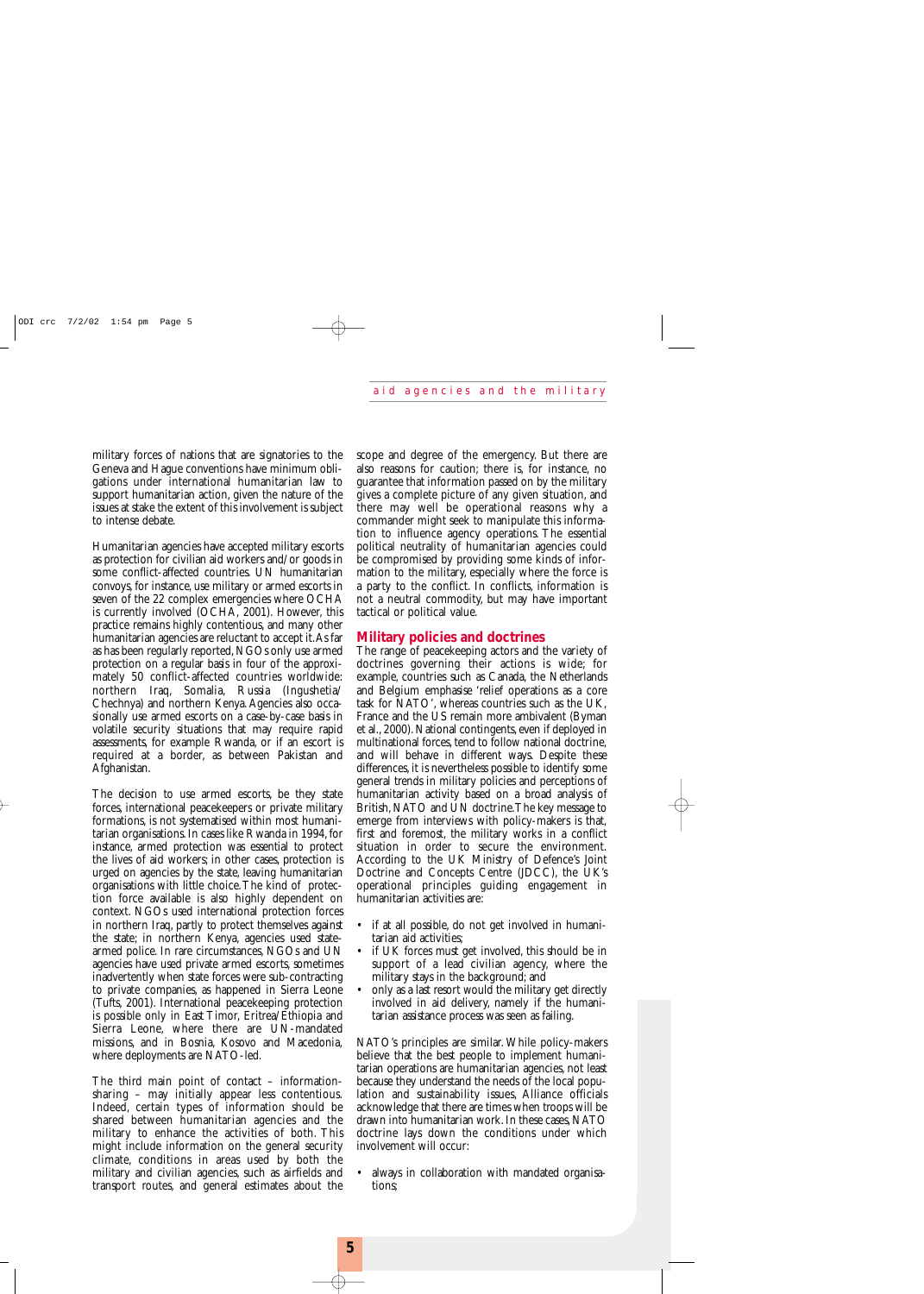- with a finite plan of what, why and how long humanitarian work will last, and a clear strategy for handing over operations to the relevant agency; and
- with the aim of withdrawing from humanitarian activities as soon as possible.

The approach of the UN's Department of Peacekeeping Operations (UNDPKO) to the military implementation of humanitarian projects is framed under the management of the Special Representative of the Secretary General (SRSG), which provides the mechanism and procedures to bring all elements together.Again, there is a declared reluctance to engage in humanitarian work. As one key UN policy-maker pointed out in an interview in October 2001, 'there is a large [humanitarian] community out there – why would we ask the military to carry out operations that are the specialisation of others? It doesn't make sense'.

#### **Countervailing pressures**

Although in terms of policy, major peacekeeping actors may regard humanitarian activity as a secondary function for their armed forces, to be undertaken only in extreme circumstances and only for limited periods, there are a number of reasons why humanitarian activities may become increasingly attractive.These reasons are both internal to military forces themselves, and part of a wider tendency towards the politicisation of aid and relief. There appear to be two distinct points of view explaining the reasons for military interest in the humanitarian sector. The first suggests that increasing military involvement in humanitarian space is essentially unplanned and circumstantial.The second proposes a much more deliberate, intentional move by military and political policy-makers to develop humanitarian assistance provision as a core competence; humanitarian work is, for example, one of the so-called 'Petersberg Tasks' that form the mandate of the EU's projected Rapid Reaction Force (RRF).

#### **The 'circumstantial rationale'**

The circumstantial rationale – most often suggested by military policy-makers – is based on the premise that the military always prefers to avoid direct involvement in the provision of humanitarian assistance. This is primarily because many national militaries already feel over-stretched in terms of budgets, human resources and materials. Getting involved in humanitarian assistance also complicates military missions, makes it difficult for troops to pull out in a timely fashion, and dilutes the war-fighting role. Finally, it involves troops in activities that they are not fully trained to carry out.

#### **Box 4: The European Rapid Reaction Force**

Western European governments formally committed to the RRF in November 2000. Once fully operational – scheduled for 2003 – the force will comprise an estimated 60,000 troops from 14 EU states. The RRF's mandate was set out in the so-called 'Petersberg Tasks'. Incorporated into the Treaty of Amsterdam, which entered into force in May 1999, these tasks include:

- humanitarian missions;
- peacekeeping missions;
- crisis management, including peace-enforcement; and
- environmental protection.

Although there are concerns about its ambitious – and ambiguous – mandate, UN Secretary-General Kofi Annan has welcomed the RRF as a useful addition to global peacekeeping.

Against this reluctance, there is an inevitable 'pressure' to intervene for various reasons. Lieutenant-Colonel John Rollins, a British army officer seconded to NATO headquarters at Mons in Belgium, explains how 'demand–pull' and 'supply–push' pressures influenced NATO's involvement in humanitarian activities in Bosnia (Rollins, 2001). This analogy also reflects the UK's approach to 'providing military support to the civilian component' (Spence, 2001).

*Demand–pull pressures* revolve around perceived gaps in humanitarian coverage. Such gaps may be due to a shortage of agencies or resources on the ground. However, it is less clear who identifies these gaps, determines that they are significant enough to require a military response and then applies pressure to respond. It is also not always clear whether these gaps stem from unavoidable difficulties to do with the situation in question; rather, a lack of political support for humanitarian agencies can result in their diminished capacity to intervene.The long-term failure of donor states to invest in civil capacity has the effect of underresourcing the humanitarian system and undermining its capacity to respond effectively. In Kosovo, for instance, UNHCR was sidelined by the EU countries and ECHO in favour of a bilateral approach. Just 3.5% of total funding from the top six EU contributors went to UNHCR.As Ed Schenkenberg puts it,'in overstepping UNHCR's mandate and bypassing UNHCR's role as co-ordinator, governments unilaterally (and through NATO) started to run the humanitarian operation' (Schenkenberg, 2001).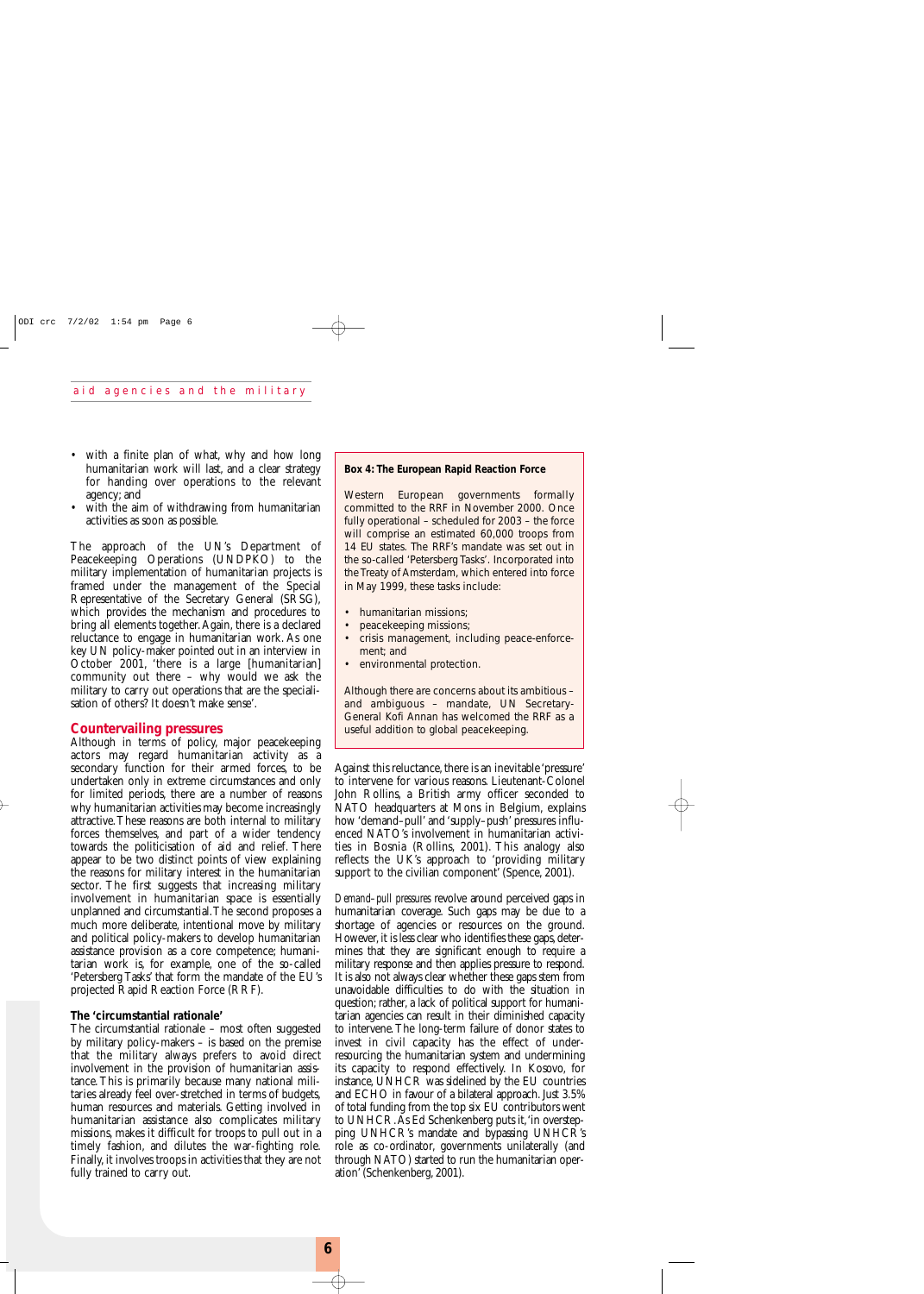Political leaders take the decision to deploy troops in a military intervention, and in most cases decide whether to involve the military in humanitarian activities. This was the case, for example, in Albania, when the NATO Council ordered troops to construct refugee camps. According to Colonel Fiona Walthall, the Assistant Director of Peace Support Operations at the JDCC, two concurrent factors triggered this directive – an Albanian government request for assistance with the massive refugee influx, and UNHCR's lack of response capacity at the time. On rare occasions, field commanders on the ground determine that a humanitarian response by the military is required.

Finally, humanitarian agencies sometimes directly request assistance from the military themselves. When political or military leaders decide to directly intervene in the provision of humanitarian assistance, the significance of the 'humanitarian need' is most often measured against its perceived potential to destabilise the political and security situation. For example, the UK's conflict theory assumes a direct correlation between security conditions and the provision of humanitarian

assistance.According to this theory,conflict can be triggered or exacerbated if aid is not reaching the civilian population, and/or is not provided impartially.

*Supply–push pressures* are primarily driven by requirements to ensure that the peace operation is successful, rather than considerations based on addressing actual civilian needs.These pressures trigger so-called 'hearts and minds' activities designed to:

- win the goodwill of the local population in order to protect forces on the ground;
- maintain staff morale; and
- generate positive reports of the operation so as to maintain support.

One such 'hearts and minds' operation took place during the air campaign over Afghanistan. Concurrent with the air strikes that began in October 2001, the US airdropped approximately 37,500 humanitarian daily rations (HDRs), along with propaganda leaflets.These so-called 'humanitarian' airdrops continued for several weeks, as part of a US pledge of \$320 million in

humanitarian assistance for Afghanistan. In his address to the nation at the start of the air strikes, US President George W. Bush stated that the operation aimed to ensure that 'the oppressed people of Afghanistan [would] know the generosity of America and our allies'.

Finally, a much vaguer yet frequently cited motive is a sense of moral obligation – the 'natural desire' to get involved.This is often cited along with the point that soldiers are not 'uncaring fighting machines'; rather, they are fellow human beings with a sense of compas-

> sion. In simplistic terms, 'militaries have the goodwill and humanitarian motivation to engage in these new endeavours' (Teale, 1996).

#### **Deliberate involvement**

The factors described above imply that military involvement in humanitarian activity is essentially ad hoc and unplanned, and not part of a deliberate strategy designed to encroach upon traditional humanitarian space. However, some academics and humanitarian agencies posit a second theory about increasing military engagement in humanitarian activities.This

suggests a considered and deliberate military move into humanitarian work, out of both practical necessity and as a part of the wider tendency among policy-makers to merge political–military and humanitarian activities.

In practical terms, increased engagement in humanitarian work offers a new role and new funding sources for the West's post-Cold War armed forces. Senior Oxfam staff member Nicholas Stockton suggests that large-scale redundancies and budget cuts within the British military have triggered a search for new tasks. In its draft policy document on civil–military relations in humanitarian emergencies, the Swiss Agency for Development and Cooperation (SADC) notes that increased state participation in peace support operations 'is due to a relatively stable political environment and the continued excess of military forces in most first world nations'. The SADC also suggests that participation in peace support operations, in particular disaster relief and humanitarian assistance, 'allows for the exercise of military capability, without the diplomatic and political inconvenience of designating an enemy' (Lang, 2001). An emphasis on humanitarian



*in East Timor*

**7**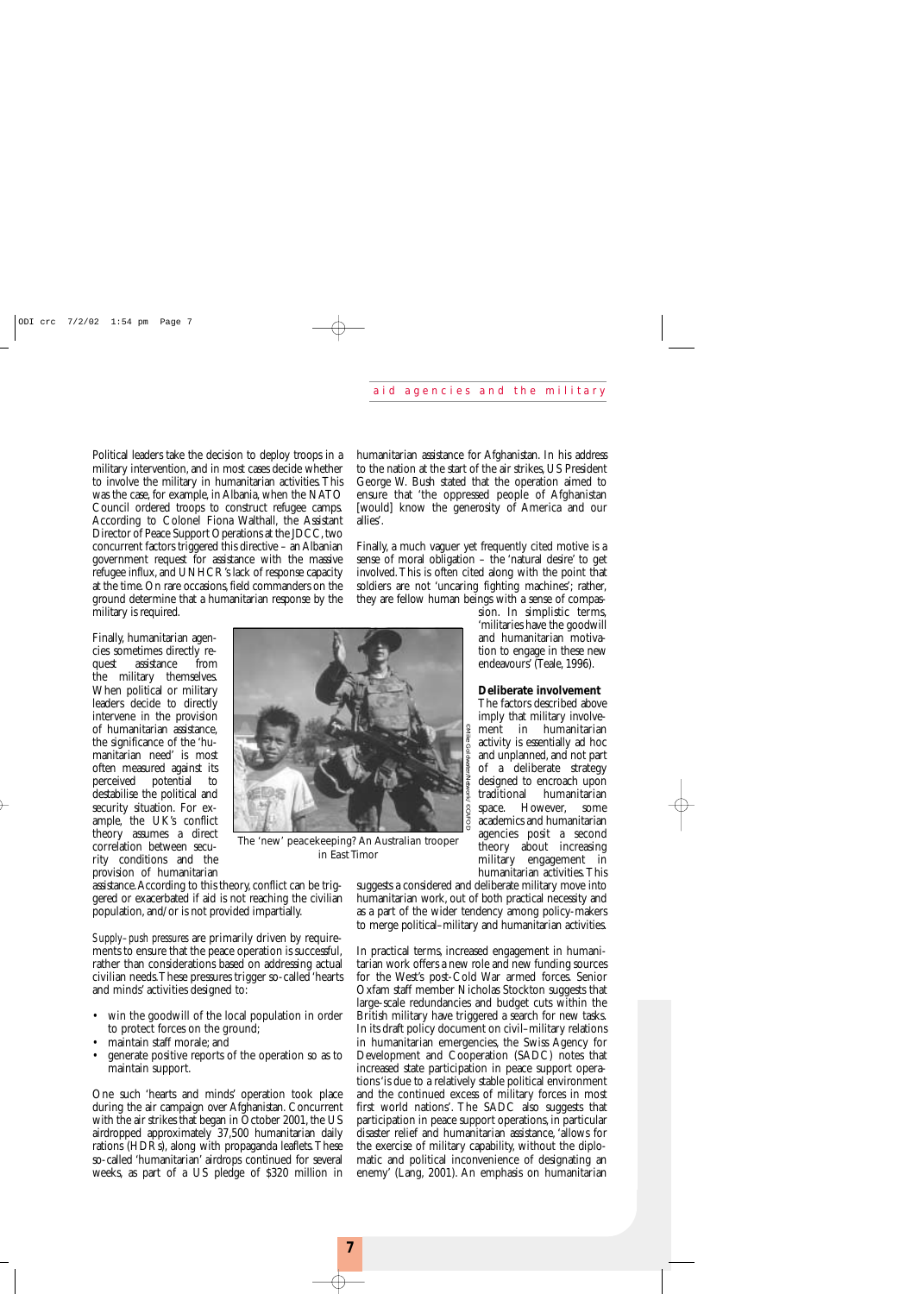activity may also be a useful recruiting tool; British army and navy advertisements, for instance, use images of soldiers providing humanitarian assistance to attract young recruits.

In political terms, the increased emphasis on linking military and humanitarian activities can be seen as part of a wider trend towards the politicisation of aid policy, whereby humanitarian action is increasingly used as an instrument of political intervention in violent conflicts, or as a substitute for political action in regions deemed to be peripheral to the strategic interests of the major powers: another 'tool in the toolbox' of conflict management (Macrae and Leader, 2000a).Thus, providing facilities for refugees or displaced people in their home regions, for instance, could be seen as a way of 'containing' their potentially destabilising effects elsewhere, and of minimising the political inconvenience that illegal immigration causes in Western democracies. Conversely, the humanitarian label has increasingly been used by policy-makers to explain or justify political or military action. The lack of a common definition of key concepts such as 'humanitarian', 'military–humanitarianism' and 'impartiality' leaves these terms acutely vulnerable to such manipulation. In the 1980s, for instance, the US government sought to justify its war against Nicaragua on humanitarian grounds. (In this instance, the International Court of Justice (ICJ) rejected the US claim to a right to inter-

#### **Box 5: The Brahimi report on UN peace operations**

In September 2000, the UN released the *Report of the Panel on United Nations Peace Operations*. The document, dubbed the Brahimi Report after the panel's chairman Lakhdar Brahimi, a former Algerian foreign minister and UN envoy to Afghanistan and Pakistan, bluntly analysed current weaknesses in the way the UN mounts and sustains peace operations, and set out some 60 recommendations for change, covering questions of doctrine, strategy and decision-making, deployment capacities, headquarters resources and information management. The report's key conclusions were:

- peacekeeping objectives should not outrun the political will and resources necessary for the job in hand;
- the Security Council should craft and authorise clear, precise and robust mandates;
- greater resources are needed to be able to deploy sufficient, trained forces rapidly (within 30–60 days); and

vention on the basis of human rights protection, stating that 'the argument derived from the preservation of human rights in Nicaragua cannot afford a legal justification for the conduct of the United States' (Boyle, 2001).) Other cases where the 'humanitarian justification' has been invoked include:

- India's invasion of East Pakistan in support of Bangladeshi independence in 1971;
- Vietnam's invasion of Cambodia and removal of the Khmer Rouge in 1978;
- Tanzania's overthrow of Ugandan dictator Idi Amin in 1979;
- US and British air strikes against targets in Iraq since February 1991; and
- NATO's bombing of Serbia in 1999.

In addition, there were references in the international press to a 'humanitarian justification' for the military campaign in Afghanistan.

As early as the mid-1990s, humanitarian agencies were expressing concern about this increasing politicisation of aid effort. In 1994, for instance, Save the Children warned that 'humanitarian assistance is increasingly perceived as a means to [political and security] ends rather than an urgent and inalienable right in itself. Within complex operations involving political, military, and humanitarian programmes, the danger is that the humanitarian role takes third place.

• peacekeeping planning and support capacity is overloaded, and needs more personnel and the creation of a strategic planning and analysis capacity. The report recommended that a new information and strategic analysis secretariat should be created.

The Brahimi Report presents an extreme example of the merging of humanitarian aid and political agendas by suggesting a need for an overarching command-and-control structure that uses humanitarian aid as simply a 'tool in the toolbox' of conflict management. Thus, for instance, Brahimi refers to quick-impact projects as a means of winning hearts and minds, and persuading belligerents to 'submit' to a peacekeeping operation. From the humanitarian perspective, criticism of Brahimi has crystallised around the report's definition of impartiality. For Brahimi, impartiality means fidelity to the UN Charter and to Security Council resolutions. This is not the same as the definition applied by humanitarian agencies, where impartiality means the allocation of resources on the basis of need.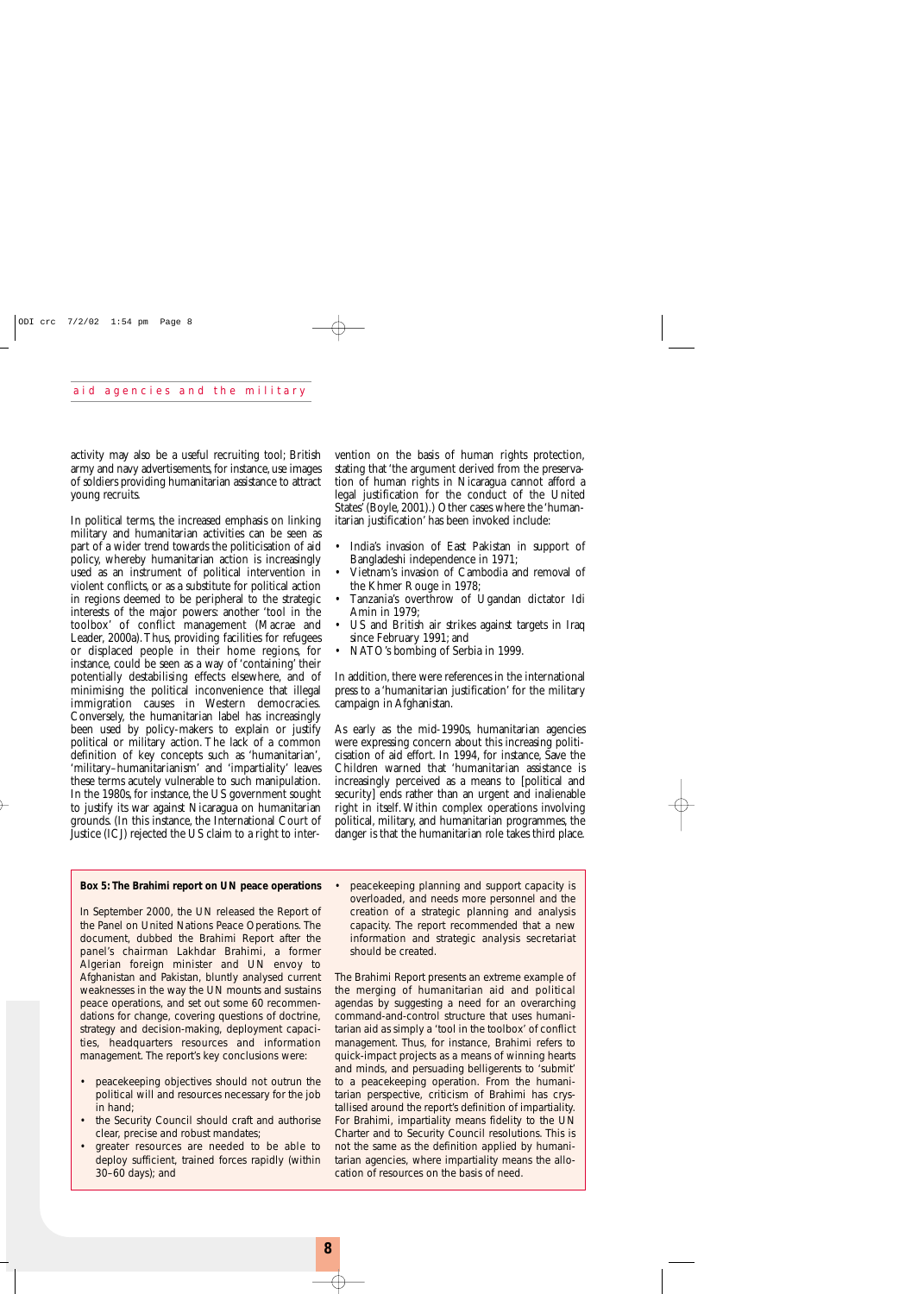In any complex emergency, humanitarian objectives as distinct from politico-military objectives need to be kept clearly in view and constantly reaffirmed to all sides' (SC-UK, 1994).

#### **When is military intervention legitimate?**

Any analysis of civil–military relations from the perspective of humanitarian agencies requires a prior analysis of the decision to intervene in the first place – in legal terms, the *jus ad bellum*.The key tests of the decision to intervene are that such an intervention is morally acceptable and practically useful, according to a set of specific criteria,including:'right authority', 'right intentions','just cause','last resort','proportionality' and 'chances of success'.

Generally, humanitarian policy positions on military interventions fall into three broad categories (International Council on Human Rights, 2001):

- 1. *Force is never acceptable*. Humanitarian agencies should consistently maintain a pacifist point of view and publicly oppose military interventions of all kinds.
- 2. *On the fence*. Humanitarian agencies do not take a public stand against military interventions, but should never call for or endorse the use of force.
- 3. *Force is acceptable in certain circumstances*. NGOs have a responsibility to call for foreign intervention where it could put a stop to crimes against humanity or war crimes.

There is limited 'humanitarian consensus' around military interventions – very few humanitarian agencies have published policies, and most seem to develop specific positions on a case-by-case basis. Oxfam has produced one of the most clearly-articulated policies to date. Under this policy, Oxfam would not support armed intervention unless there was no other way to prevent widespread loss of life, and subject to the following criteria:

- peaceful methods of resolution are exhausted;
- protection by the controlling authorities has demonstrably failed;
- there is adherence to the norms of international humanitarian law;
- there is proportionality to the protection needs of the people at risk; and
- there is accountability to the UN.

A consistent factor in humanitarian debates around military interventions is the requirement that such interventions should be sanctioned by an international legal framework (as noted in Oxfam's criteria). However, although the UN Security Council provides the single most important mechanism to

#### **Box 6: Crossing language boundaries: Kosovo as a 'humanitarian war'**

Language use and misuse is at the heart of much of the confusion surrounding the civil–military debate. Participants do not share a common language, and often employ the same terms, while applying different meanings to them.

NATO's Chief Press Officer, Jamie Shea, coined the phrases 'humanitarian war' and 'humanitarian bombing' to describe NATO's 1999 intervention in Kosovo, on the grounds that one of the campaign's stated aims was to end Serb violence against the province's ethnic Albanian majority. However, although the campaign eventually succeeded in ejecting Serb forces from Kosovo, it also triggered a major humanitarian catastrophe in the form of mass refugee outflows. In addition, civilian casualties were deemed acceptable for the sake of a military strategy that demanded zero losses among NATO forces. This strategy was denounced by Amnesty International as a violation of international humanitarian law, specific to 'the prohibition of attacks on military targets expected to cause incidental loss of civilian life "which would be excessive in relation to the concrete and direct military advantage anticipated"' (Amnesty International, 1999). As Jo Macrae and Nick Leader explain: 'The use of expressions such as "humanitarian war" triggered an almost universal reaction among humanitarian agencies and established a clear "line of demarcation" in the humanitarian language debate. Most humanitarian organisations denounce the term "humanitarian war", deeming it an unacceptable manipulation of the word "humanitarian"' (Macrae and Leader, 2000a). In December 2000, UN Secretary-General Annan drew a clear distinction between military intervention and humanitarian intervention, saying: 'Let's get right away from using the term humanitarian to describe military operations' (VOICE, 2000).

sanction traditional military interventions, there is significant debate around the legal and moral basis of military intervention, particularly when 'humanitarian aims' are invoked as justification. The UN Charter does not explicitly articulate a legal right to initiate a 'humanitarian' intervention. In fact, the term 'humanitarian' – much like the term 'peacekeeping' – is never used in the Charter (Wedgewood, 1999). Rather, under Article 42 the UN Security Council has the right to authorise the use of force to 'maintain or restore international peace and security' (Simons,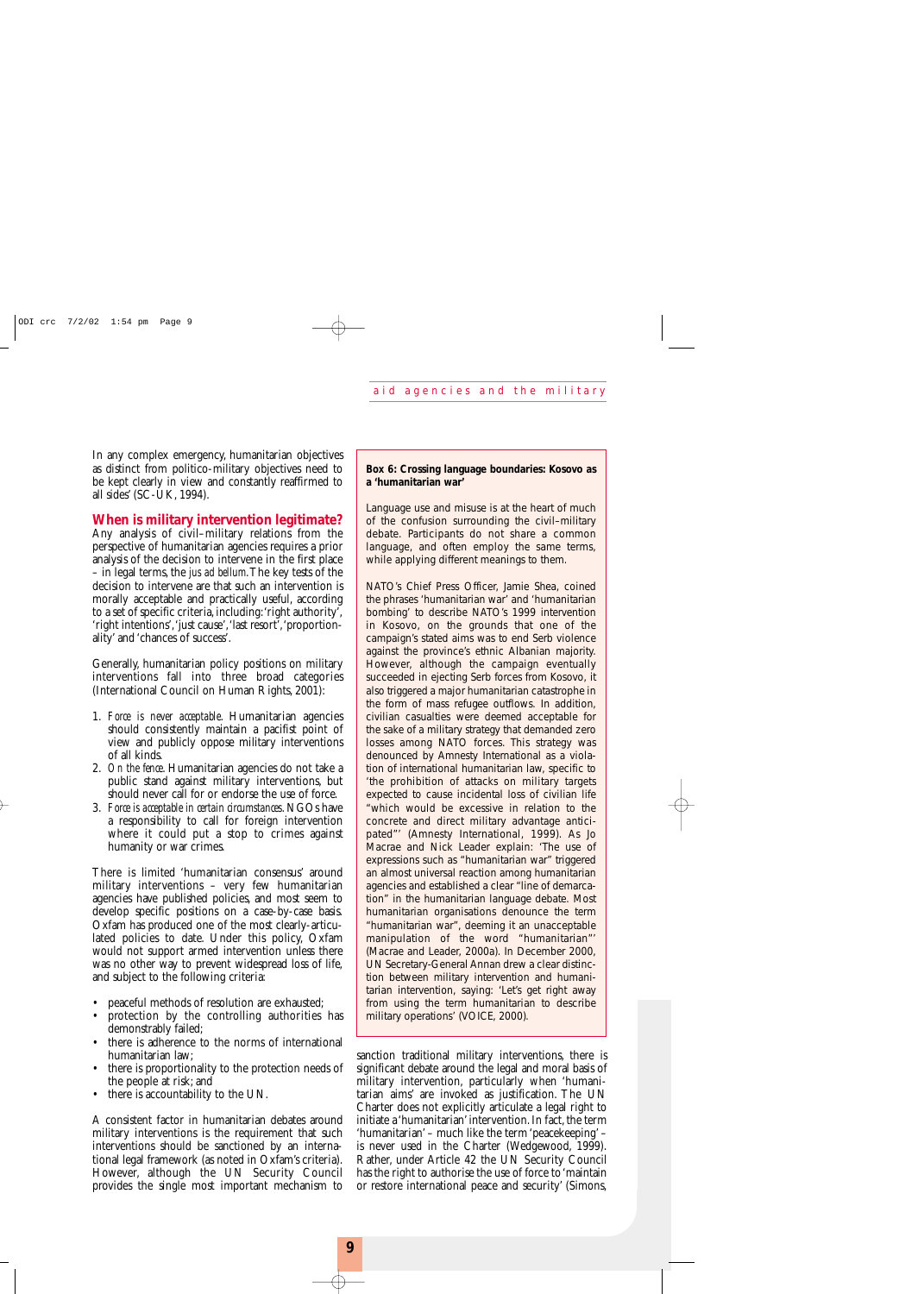2000). Although this article does not explicitly refer to military interventions on humanitarian grounds, it has been interpreted to confer 'an exclusive right to

authorise the use of force for the purpose of preventing or stopping gross and widespread violations of fundamental rights' (Simons, 2000).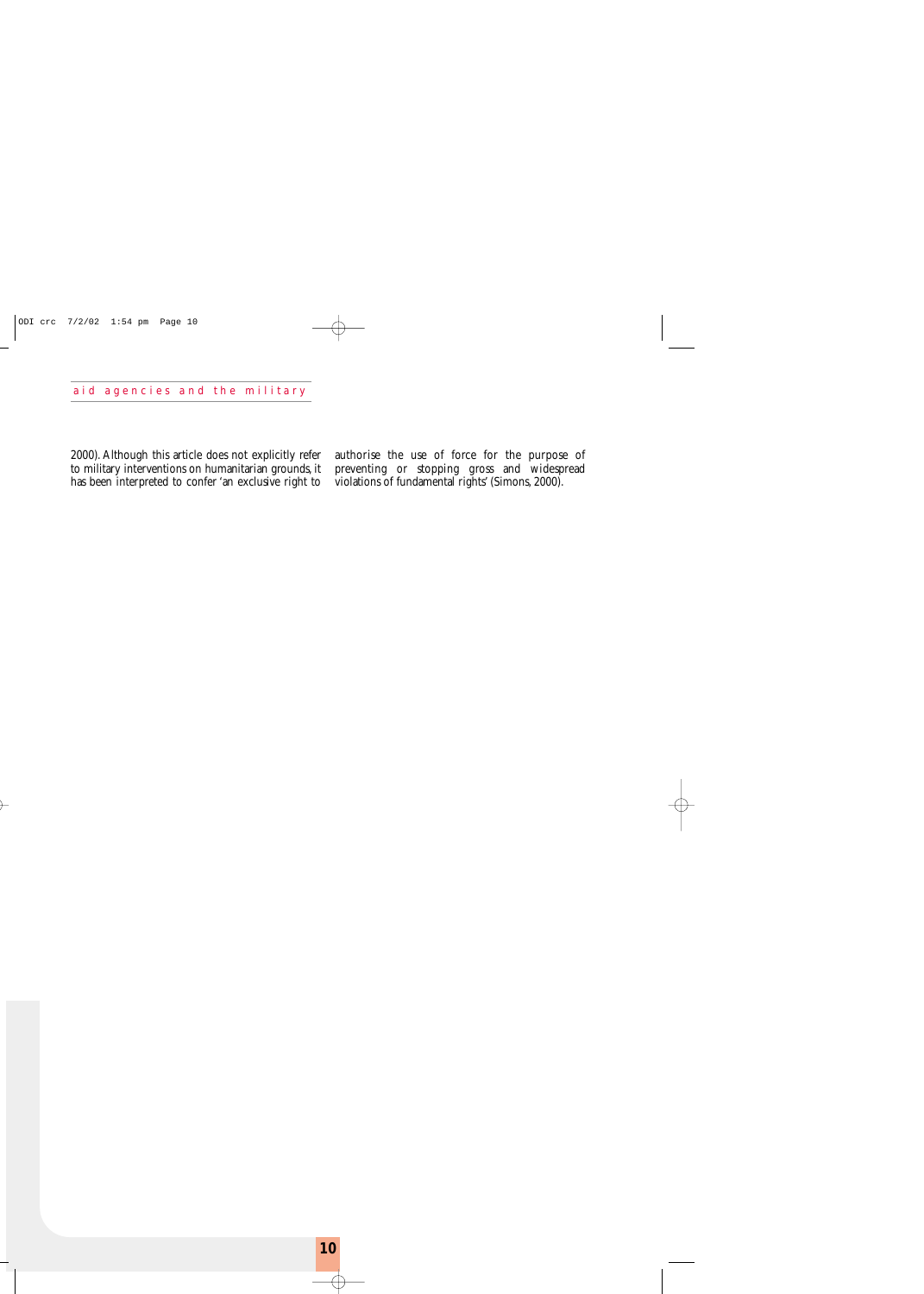

## The humanitarian perspective

The difficulties humanitarian agencies face in deciding whether to take advantage of military assistance stem from fundamental issues of principle around the central ideas of impartiality, neutrality and independence in humanitarian action. To humanitarians, impartiality means that relief is given solely on the basis of need – that is,without discrimination and irrespective of other criteria such as race, religion or political affiliation. It also means that aid cannot be used to further political, military or any other objectives or aims other than addressing such human needs as food, water, medical care, shelter and protection. If political, racial, religious or other criteria are used to decide who is assisted and how, the aim of meeting human need is, inevitably, subordinated to other goals – the achievement of a particular political outcome, for instance.

#### **Problems of principle**

Humanity is the foundation of humanitarianism, and impartiality is the fundamental principle of humanitarian action. As a means to ensure impartiality, humanitarianism also needs a number of practical principles of action: neutrality (not taking sides, or being seen to take sides, in a conflict) and independence are the two most obvious ones. If humanitarian actors are not neutral players in a conflict, it will be very hard for them to act impartially. If humanitarian actors are not perceived as neutral by the parties to the conflict, their impartiality and trustworthiness will be in doubt, and their access to all people in need, as well as their own security, will be in jeopardy.

This is crucial to the civil–military debate because any association between humanitarian agencies and military forces risks compromising this impartiality. Because military forces are deployed to meet military and political aims, they are not impartial as

this is understood by humanitarians. Military interventions, by their nature, are partial, political,'highly selective and inequitable' (Slim, 2001). International military interventions are not launched on universal humanitarian principles; they are initiated for a combination of reasons including political and national interests; their aims can include such things as the resolution of a conflict, the conquering of an enemy force, the establishment of democracy, the protection of national interests or the promotion of a particular political agenda.These aims may sometimes coincide with humanitarian objectives – conquering an armed group, for instance, may afford agencies access to previously inaccessible populations in need. But peace operations do not have, as their fundamental aim, the delivery of impartial, universal humanitarian assistance.

Military involvement in relief raises the possibility that political and military objectives could influence or determine how needs are assessed, and how they are addressed. A person may be offered help not because he or she is a human being, but because he or she has particular political or religion convictions, or belongs to a 'friendly' or potentially friendly group, or lives in a strategically important place. People who are not in a favoured category would not be assisted. This is not an argument against the value and importance of ethical political action, nor does it imply that just conflict resolution and peace-building should not be pursued. It simply recognises that these tasks are different, maybe parallel, initiatives or activities, and that this distinction must be respected. As the Steering Committee for Humanitarian Response (SCHR) puts it:

*The raison d'etre of humanitarian action is not the achievement of peace, and most certainly not the achievement of the enforced peace of the Security*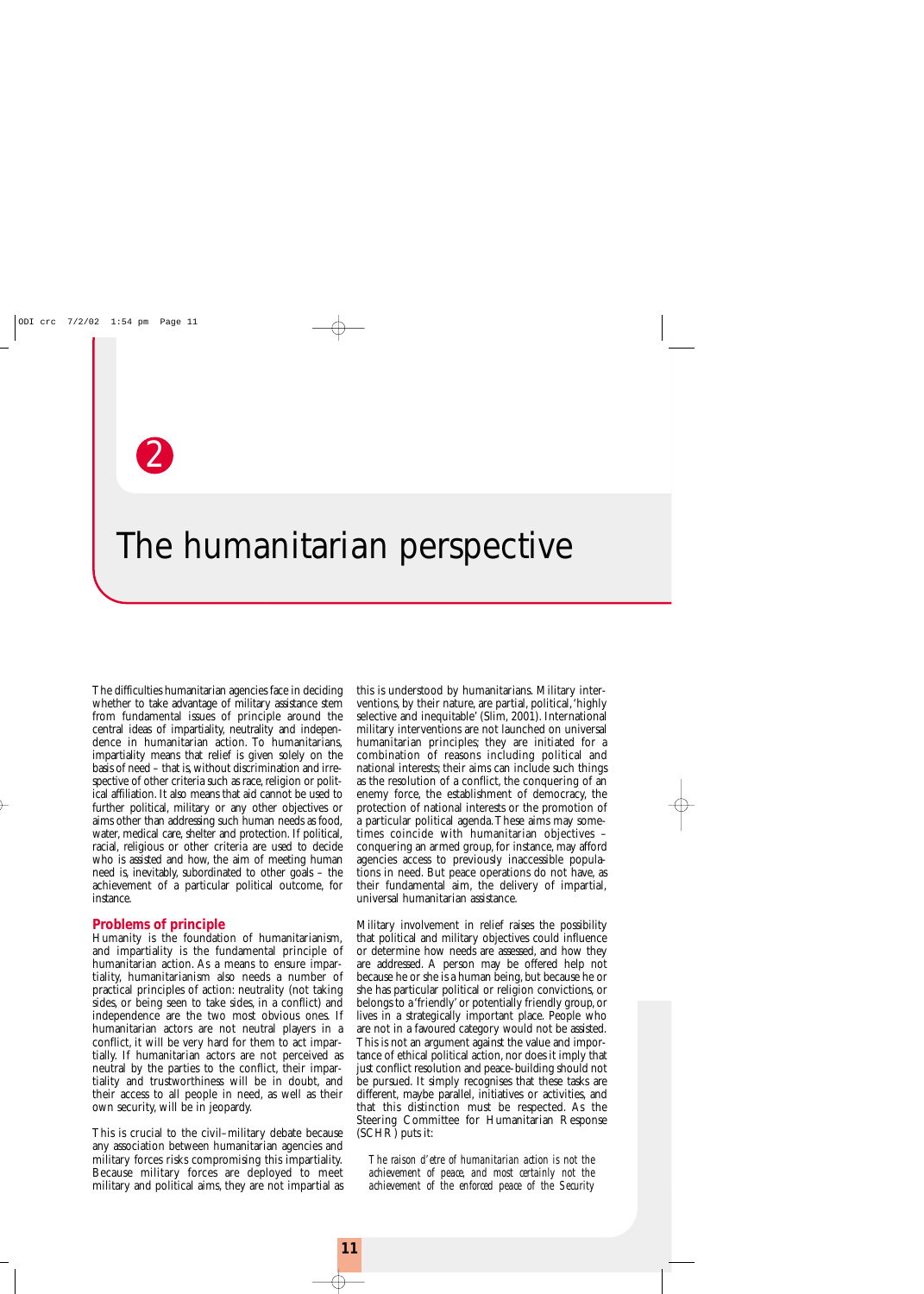*Council. As unattractive as this may seem, it is the fact that separates any Peace Operation from true humanitarian action.It is not humanitarian action when a Force Commander assuages a host community with the introduction of new resources – irrespective of the needs of that community within the larger population. It is not humanitarian action when a UN Humanitarian Co-ordinator, sitting as a senior cabinet member of a Peace Operation, plans activities that complement the mission's political objectives. It is most certainly not humanitarian action when a civilian population in need is denied assistance as a result of its location or perceived affiliations. Each of these scenarios is what the humanitarian community comes to expect when Peace Operations presume to have any humanitarian remit* (SCHR, 2000).

#### **Box 7: Existing guidelines**

In 1994, OCHA published the Oslo Guidelines, a non-binding document outlining the use of military and civil defence assets in natural and technological disasters. In April 2001, OCHA initiated a consultation process with UNHCR, UNICEF and the World Food Programme to broaden these guidelines to encompass complex humanitarian emergencies. Although initially excluded from the consultation process, humanitarian organisations now participate on an Advisory Panel, represented by the International Council of Voluntary Agencies (ICVA). As a result of this consultation, the Secretariat of the Oslo Guidelines Process produced the Draft Guidelines on the Use of Military and Civil Defence Assets to Support United Nations Humanitarian Activities in Complex Emergencies on 12 June 2001.

Critically, the draft guidelines state that military and civil defence assets supporting UN humanitarian activities will normally not be used in the direct delivery of assistance. When possible, the supported agencies will try to use military and civil defence assets in a manner that limits their visibility, and on tasks that do not call into question the neutrality or impartiality of the agency, implementing partners or other humanitarian actors. The paper sets out three core operational principles for the use of military and civil defence assets, as follows:

- *Complementarity*. Military and civil defence assets are means of last resort in responding to a humanitarian emergency. UN agencies will not request these assets unless they are urgently needed, and civilian assets are not available.
- *Civilian Control*. Military and civil defence assets employed in the support of UN humani-

Any integration of humanitarian aid into wider political and military strategy compromises humanitarian principles, making it harder for humanitarian actors on the ground to assert their independence and impartiality, and to negotiate access to people in need. Associating with a military force in a conflict zone implies that the agency in question is in some way identifying with that group, against others.When this association becomes too close, local hostility may result, as in Somalia in 1993 (Oxfam, 2000). As the SCHR points out, 'there is a risk that too close a relationship between the peacekeeping mission and the humanitarian operation implicates humanitarians in political action to which elements of the local population are opposed, thereby putting them at risk of retaliation' (HPN, 2001).

tarian activities will be under the supervision and control of a responsible civil authority, such as the UN humanitarian coordinator.

• *No Cost*. Military and civil defence assets, as with all other humanitarian assistance, are provided at no cost to the affected population or the receiving state. States sending such assets should not attempt to recover these costs through other planned and programmed assistance, such as development aid. States providing military or civil defence assets must not exploit these missions to gather intelligence, or to undertake psychological operations.

Finally, these assets must be used within a limited time-frame. The humanitarian coordinator should plan for the earliest possible release of any military or civil defence asset provided to support humanitarian activities, and avoid developing any dependency on these assets once the emergency has passed (Secretariat of the Oslo Guidelines Process, 2001).

A draft proposal of principles and guidelines for the use of military and civilian defence assets to support humanitarian assistance in humanitarian emergencies – developed to influence Swiss policy – outlines the following core principles:

- *Last resort*. Military forces are a last resort for providing relief in humanitarian emergencies. Over-reliance on the military will severely damage the humanitarian system, and place humanitarian activities and workers at risk.
- *Civilian control*. Military forces should be in direct support of civilian actors. In all international humanitarian emergencies, civilian and military actors are urged to coordinate activities that impact on the delivery of assistance to victims.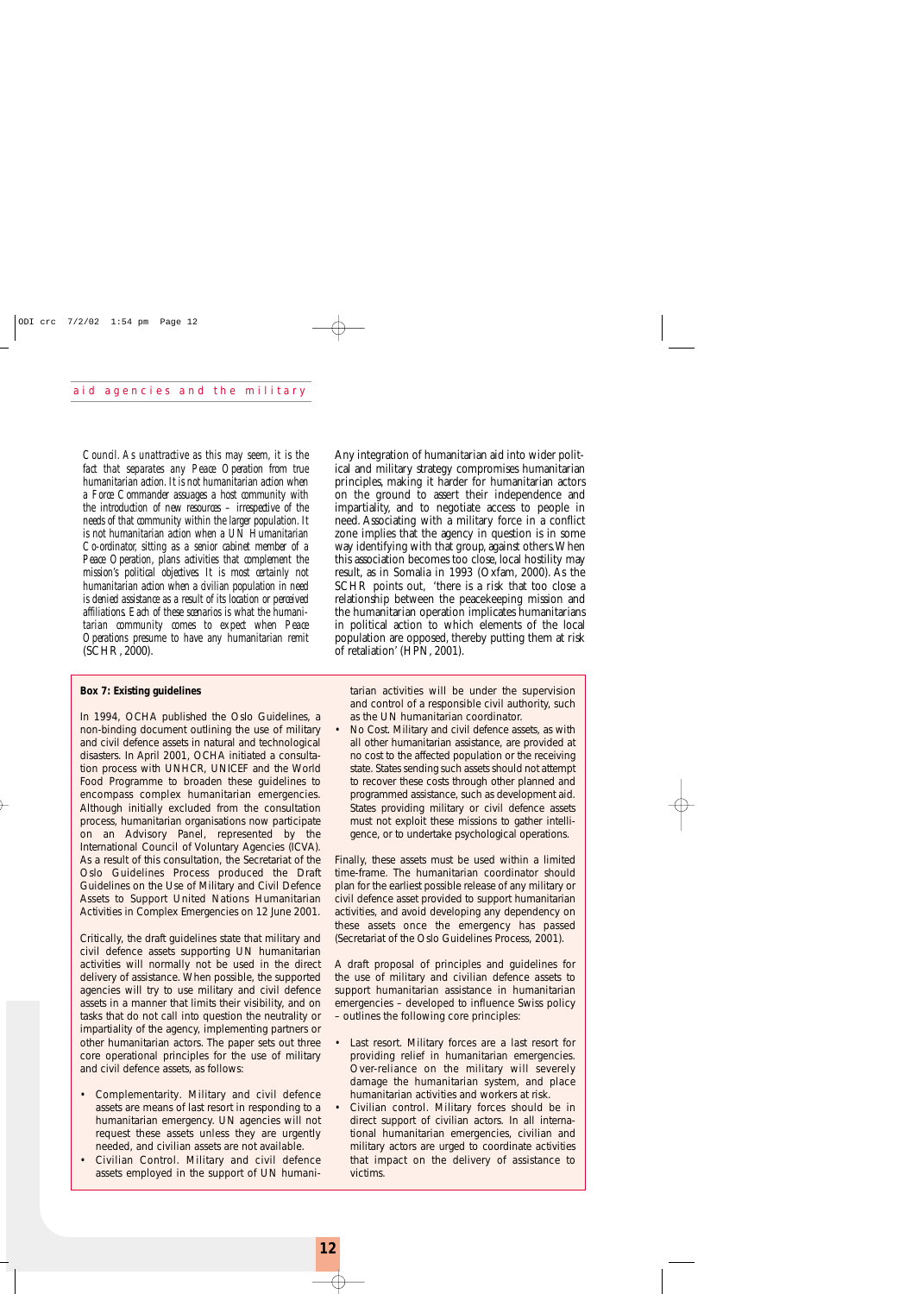#### **Problems of utility**

Both humanitarian agencies and military policymakers agree that, in principle, the military should not normally engage in the direct delivery of humanitarian assistance. However, there are sometimes 'exceptional circumstances' when traditional humanitarian agencies do not have the logistics capacity to launch an immediate response. In these exceptional situations, it may seem that the military is the only body with both the available capacity and the distinctive competence to respond to humanitarian need in a timely way. In such cases, there is often a clear caveat that such a response is only filling a gap until the appropriate agencies can take over. Therefore, it should last for a very short period of time, and should be handed over immediately to civilian management as soon as this is in place.

In the last decade, there have only been three occasions when the military has directly delivered humanitarian assistance in conflictrelated emergencies:

- in northern Iraq in April 1991;
- in eastern Zaire in July 1994; and
- during the Kosovo crisis in April 1999.

While military support provided in such exceptional circumstances is not ideal, it may be acceptable. However, the following factors have not been appropriately analysed:

- how often capacity and time is really an issue; and
- if the 'exceptional' interventions have actually resulted in significant, cost-effective assistance to the target populations.

While it may seem that the military has the capacity and the competence to initiate a 'humanitarian' response in exceptional circumstances, how appropriate and cost-effective is this action? Although the evaluation of the response to the Kosovo crisis gives a partial analysis of NATO's relief work, to date there has been no significant external evaluation of military 'humanitarian' activities. In the absence of such a considered evaluation of these efforts, it is extremely difficult to appropriately analyse the short- and long-term impacts – including benefits and harms – of military support to, or implementation of, humanitarian projects.

**GAFOI** 

*How appropriate is military medical care in humanitarian emergencies?*

There is, however, anecdotal evidence that raises serious and specific concerns.Aid delivered by the military can, for instance, be unsustainable and damagingly short term, with project horizons set not by the existence and persistence of need, but by deployment patterns. During the Rwandan crisis, for instance, British forces set up an army field hospital which ran for just six weeks. Once the military operation ended, the facility was closed and bulldozed, despite the fact that the region was experiencing a Shigella outbreak.A hospital established by Austrian troops in Albania during the Kosovo crisis was demolished with their departure. Military 'humanitarian' interventions may also not be cost-effective; the British field hospital in the Rwandan crisis, for instance, used 60 staff, whereas an equivalent NGO facility would employ perhaps one or two.The

> Austrian hospital cost \$12m, to serve a refugee camp accommodating between two and three thousand people – equivalent to between four and six thousand dollars per head. Camp tents, which were also erected by Austrian<br>troops, were reportedly troops, were reportedly<br>equipped with built-in equipped with radios tuned to Radio Austria. In Albania, the cost of a small camp run by the Austrian military was DM 70m, compared with a much larger MSF facility, which cost just DM2m. In the Rwanda crisis, the British Royal Air Force (RAF) quoted cargo rates six times higher than those of a civilian airline for the transport of

supplies (Borton et al., 1996). In Afghanistan, the US spent \$40m on food airdrops weighing 6,000 tonnes, equivalent to \$7.50 per kilo. This compared with the WFP average of 20 cents per kilo.

©Mike Goldwater/Network/ ©CAFOD

Military-delivered aid and care can also be inappropriate for the conditions and for target populations. Military forces are trained and equipped to provide medical care and facilities to a predominately male, adult, healthy population – yet 80% of refugees are women and children. At the height of the 1994 Goma crisis, US forces were charged by UNHCR with supplying clean water to 700,000 refugees. However, the water purification equipment they delivered was inappropriate for the task, as it was designed for keeping small numbers of soldiers in peak condition (Oxfam, 2000). Military supplies do not contain sufficient quantities of many of the essential medicines used in emergency settings, such as oral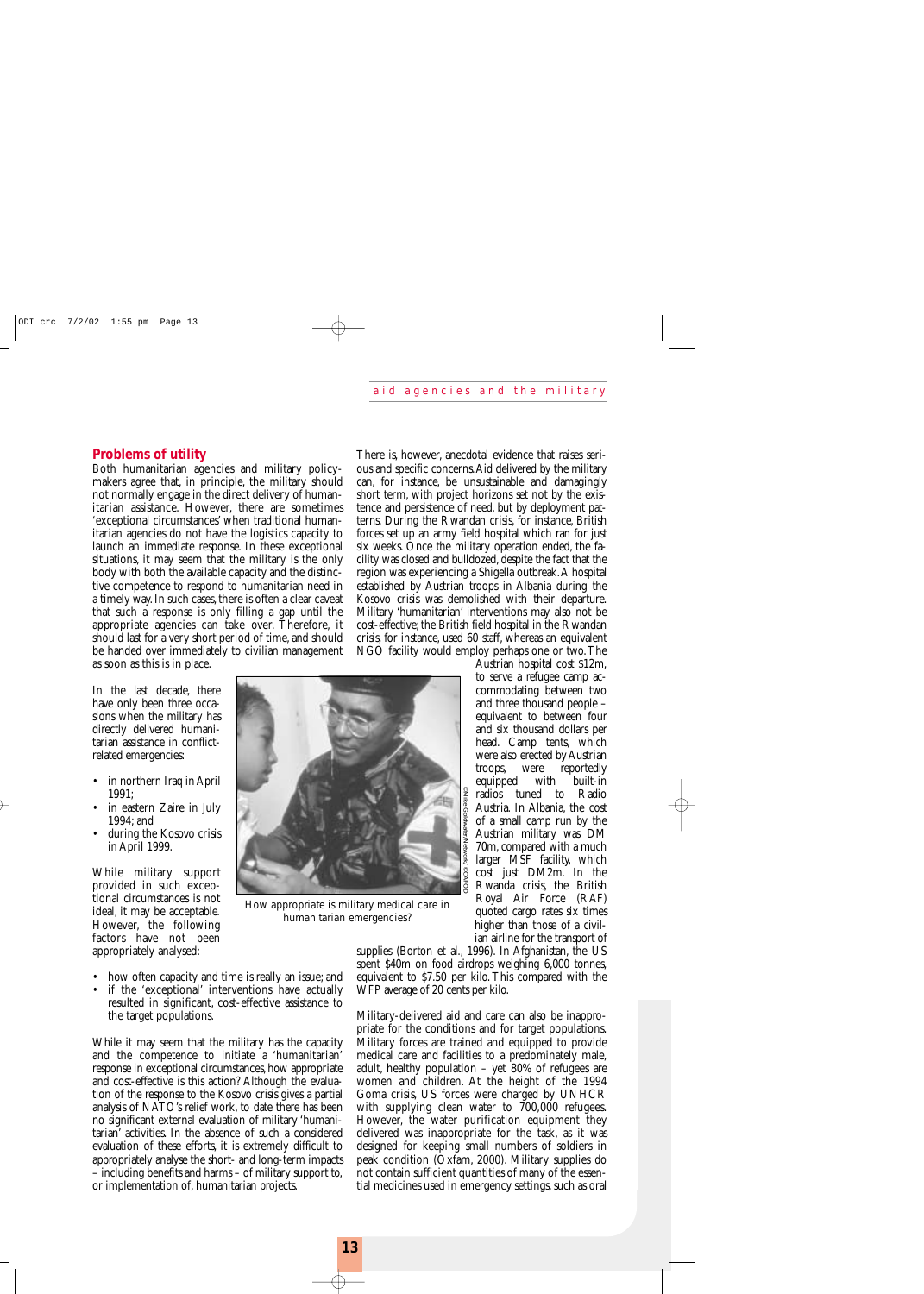rehydration salts and vaccines, and facilities are not adapted to the needs of refugees. The French army hospital in Goma in 1994, for example, provided excellent care to some refugees, but given the scale of the cholera epidemic that began soon after their arrival (some 50,000 deaths in a matter of weeks), it was an inappropriate use of resources. Instead, allocating one helicopter to transport potable water could have alleviated the supply problem caused by the congestion of roads with refugees (Terry, 2001). US military airdrops in Afghanistan each contained one meal, consisting of shortbread, peanut butter, jam, salad and vinaigrette, when what was needed was wheat, oil and sugar for long-term cooking needs. In Kosovo, NATO set up refugee camps barracks-style,

thus failing to accommodate the needs of large refugee families. The service facilities failed to meet Sphere standards (Pelton, 2000).

In some circumstances, aid delivered by the military can be not only inappropriate, but also dangerous. Using air drops to deliver aid is notoriously inaccurate; in a heavily-mined country like Afghanistan, it is likely that some supplies will end up in a mined area. This raises the risk of casualties if local people are tempted to try to retrieve them. The food packets dropped by the US in Afghanistan in late 2000 were the same colour as the cluster bombs also being delivered, raising fears that one might be mistaken for the other.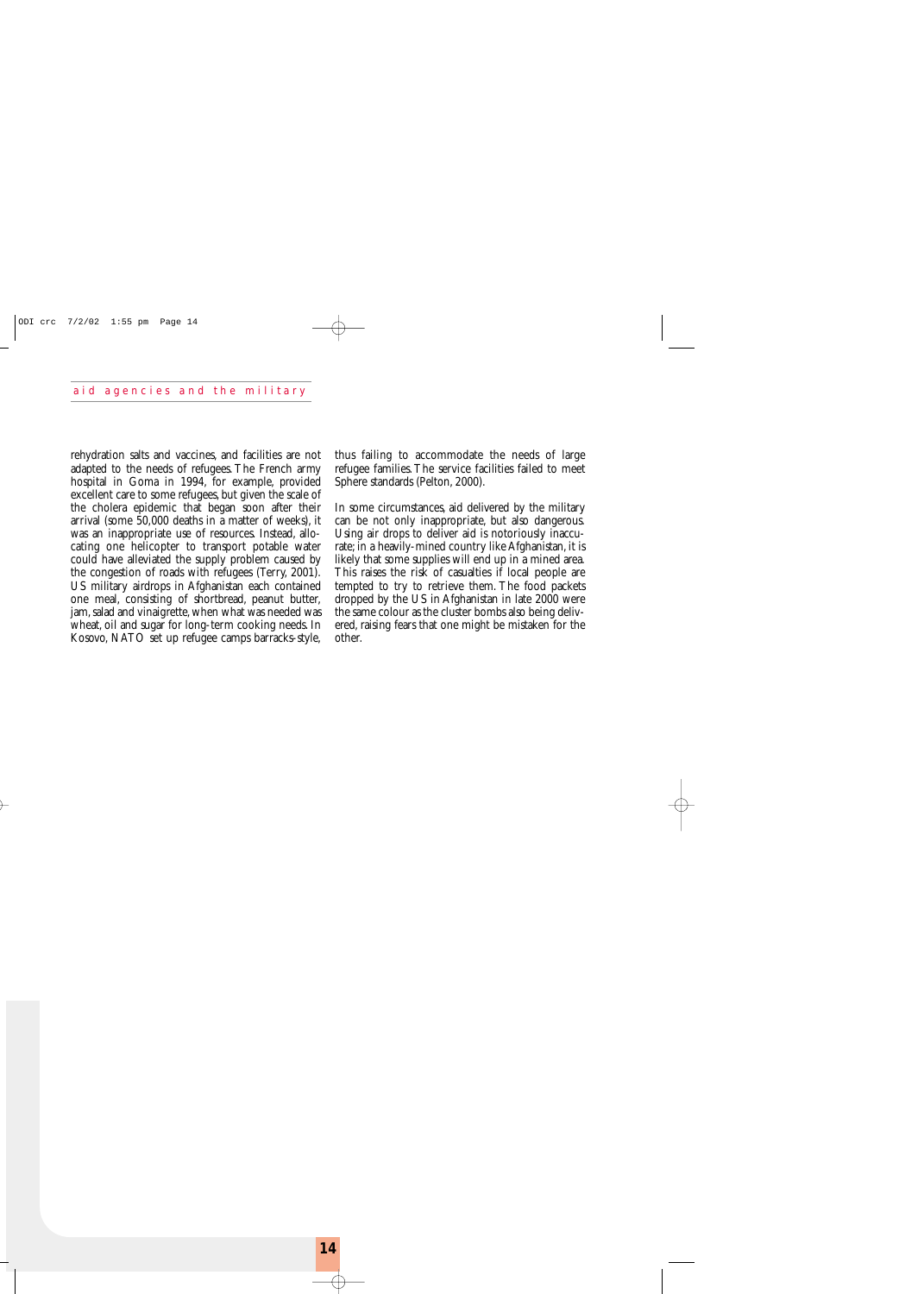

## Towards a framework for civil–military relations

Questions need to be faced concerning the proper roles of military forces and humanitarian actors in conflict situations, and the relationship between them. The issues confronting both sides encompass fundamental principles, as well as concerns around the costeffectiveness and appropriateness of the military delivery of aid, and the security and access implications that cooperation with the military raises. Yet despite these problems, the nature of modern conflict and the evolving political and strategic agendas of the major intervening powers mean that 'cooperation' in one form or another is likely to remain a feature of the aid response, at least in key politically strategic areas such as the Balkans or Afghanistan. Against this background, this chapter outlines a series of recommendations for further work, and suggests a possible framework to guide relations between humanitarian actors and the military.

#### **Recommendations**

The recommendations are three-fold:

- the civil–military debate needs to be realigned to centre first and foremost on the people in need in a humanitarian response;
- an independent evaluation of military engagement in humanitarian activities should be carried out;and
- those working in the humanitarian and the military spheres should establish agreement on a common language to describe what they do.

#### **Realign the debate**

As individuals and as members of the international community, we have an individual and collective responsibility to ensure that the needs and rights of people who are vulnerable and suffering as a result of conflict and disaster are recognised and addressed. They must be firmly located at the heart of the debate about the role of the various actors in

humanitarian response, and civil–military relations in humanitarian response. Parties to this debate must be mindful of the primary responsibilities of humanitarian action, and reaffirm the key humanitarian principles. If the people who need assistance and protection become invisible, excluded or objectified as passive recipients of largesse, then the humanitarian content of this work becomes obscured, its manipulation in the service of one or another state's political objectives becomes easier, and the principle of humanity will be dangerously undermined.

#### **Evaluate military engagement**

In addition to issues of principle, a key aspect of the civil–military debate has to do with whether aid delivered by the military is of adequate quality. To bring substance to these questions, the second recommendation is that an independent evaluation of military engagement in 'humanitarian' activities should be conducted to gather clear evidence of the effectiveness and appropriateness of humanitarian projects implemented by the military.This evaluation should be field-based and participatory, with a particular focus on the following:

- cost–benefit analysis;
- impact, both in the short and in the longer term;
- cultural appropriateness;
- participation levels;
- implications for local economic, political or social structures; and
- sustainability.

Such an assessment would be invaluable in bringing detailed, consolidated data to the debate, in the place of the current reliance on anecdote and assumption. This would help to answer some of the key practical questions around the military delivery of aid.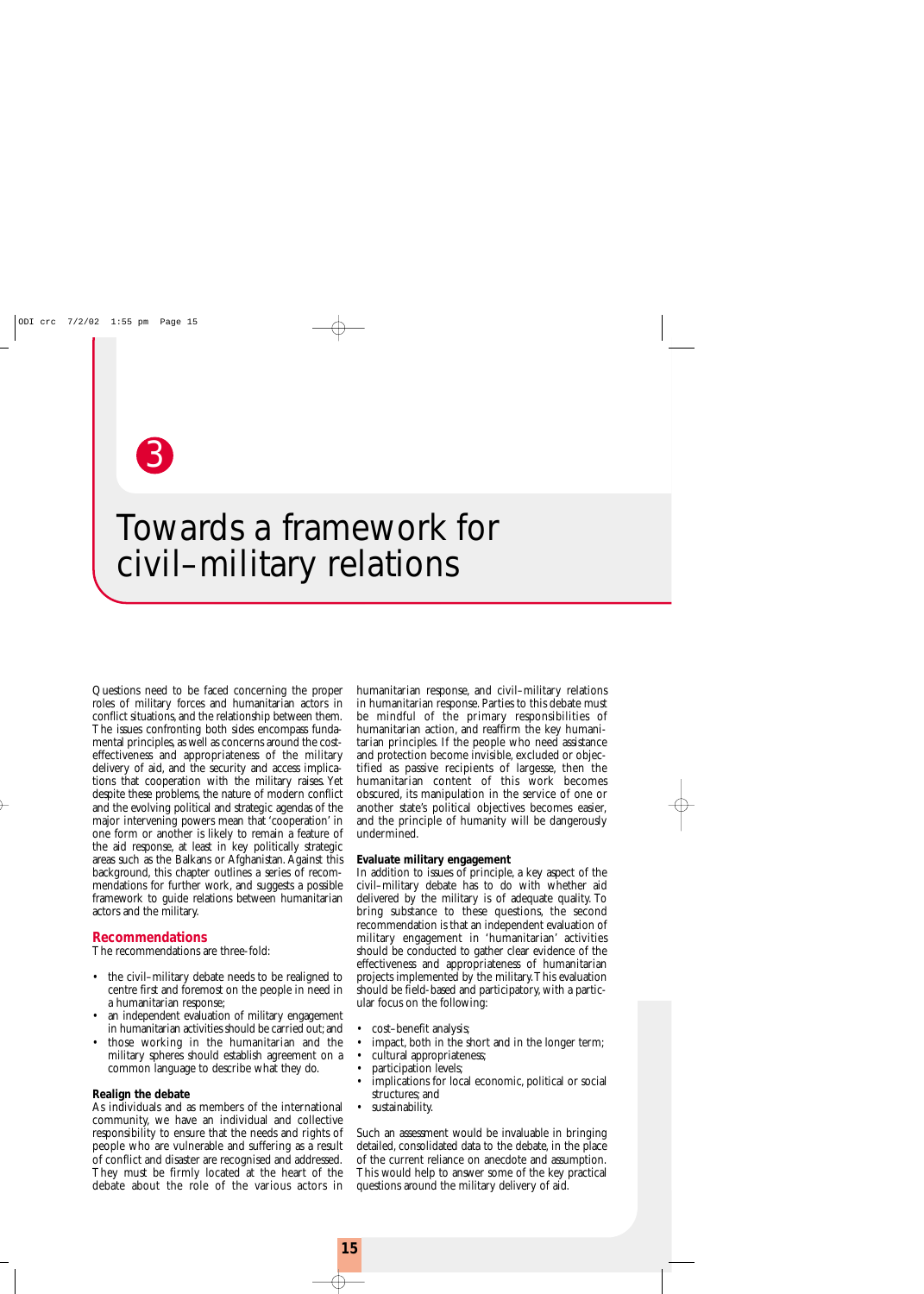#### **Agree on common language**

Humanitarian language quite literally defines humanitarian space. Thus, the civil–military debate requires very clear parameters and definitions of core humanitarian concepts.Without such clarity, we will be unable to take the debate forward. As Austen Davis, General Director of MSF Holland, puts it:'the word humanitarian needs to be carefully defined within this debate. Governments call political–military interventions "humanitarian". But civil agencies have a different definition of the word … even to the letter of the law'. In place of this confusion, we must instead 'agree to talk about: humanitarian intervention when referring to civilian action, military intervention when referring to military action, and to forget the fallacious slogans of military humanitarianism, and military-humanitarian interventions' (Tanguy, 2000). Humanitarian organisations should push for a redefinition of the term 'humanitarian' to be incorporated into military doctrine.The Swiss government – the only government to confirm its commitment to humanitarian principles in domestic law – may provide a helpful example: 'States and military forces must avoid the use of the term humanitarian when their actions are motivated by political or military objectives, regardless of the benefits to the population. This includes the use of feeding, shelter, and other services to legitimise the military mission, collect information, or enhance security' (Lang, 2001).

There is also a need for clarity about some key concepts among civilian agencies themselves. The principle of impartiality, for instance, can be interpreted in different ways by different agencies. According to the UN's Report of the Panel on United Nations Peace Operations:

*Impartiality for United Nations operations must therefore mean adherence to the principles of the Charter: where one party to a peace agreement clearly and incontrovertibly is violating its terms, continued equal treatment of all parties by the United Nations can in the best case result in ineffectiveness and in the worst may amount to complicity with evil* (Brahimi, 2000).

This politicised rendering of the term is very far from the definition used by humanitarian agencies, where impartiality is understood as something quite different, based on a stated obligation to deliver aid on the basis of need, regardless of race, creed or nationality.There are solid reasons why the UN as a political organisation should define impartiality in the way it does, and this is not an argument for uniformity across agencies with very different mandates and aims. But it does suggest that, where there is divergence, we need to be clear how terms are being used, and clear on the limits of their application.

#### **Principles of engagement**

In addition to the work outlined above, there is a need for clear agreement between the military and humanitarian organisations on specific 'terms of engagement'within a theatre.Such guidelines should, in particular, clarify the 'exceptions to the rules' – those exceptional and often unpredictable circumstances when it seems that military engagement in a traditionally humanitarian activity is required as the only practicable means of saving lives and/or significantly alleviating suffering.

This section describes proposed guidelines that could be used to govern relations between the military and humanitarian organisations in a conflict zone. They are premised on three fundamental principles. First, the humanitarian organisation has primacy in humanitarian work. In the first instance, humanitarian work should be performed by humanitarian organisations (this is one of the three guiding principles on the relationship between the humanitarian community and external military forces proposed by OCHA (2001)). Civilian implementation is always preferable to military implementation. Second, civilian humanitarian agencies can never operate under the command of the military.This violates the core principle of independence. Third, from the perspective of humanitarian agencies, the primary aims of international military peace support forces should be:

- to establish and maintain order and security;
- to protect civilians; and
- to facilitate a comprehensive settlement of the conflict.

#### **Military activities in general circumstances**

It is not appropriate for the military to directly implement humanitarian activities in 'general circumstances', that is, when humanitarian agencies are present and capable of delivering services. General circumstances are situations where there are enough humanitarian agencies operating to address humanitarian needs. In such cases, military implementation of 'humanitarian' projects is unnecessary and inappropriate. Often, these are situations when national contingents that are already on the ground decide to implement quick-impact projects, such as minor repairs of schools and clinics. Such so-called hearts and minds operations are conducted for the sake of publicity and psychological benefits, such as ensuring community goodwill, maintaining positive media coverage and sustaining staff morale.They are partial activities intended to ensure the success of the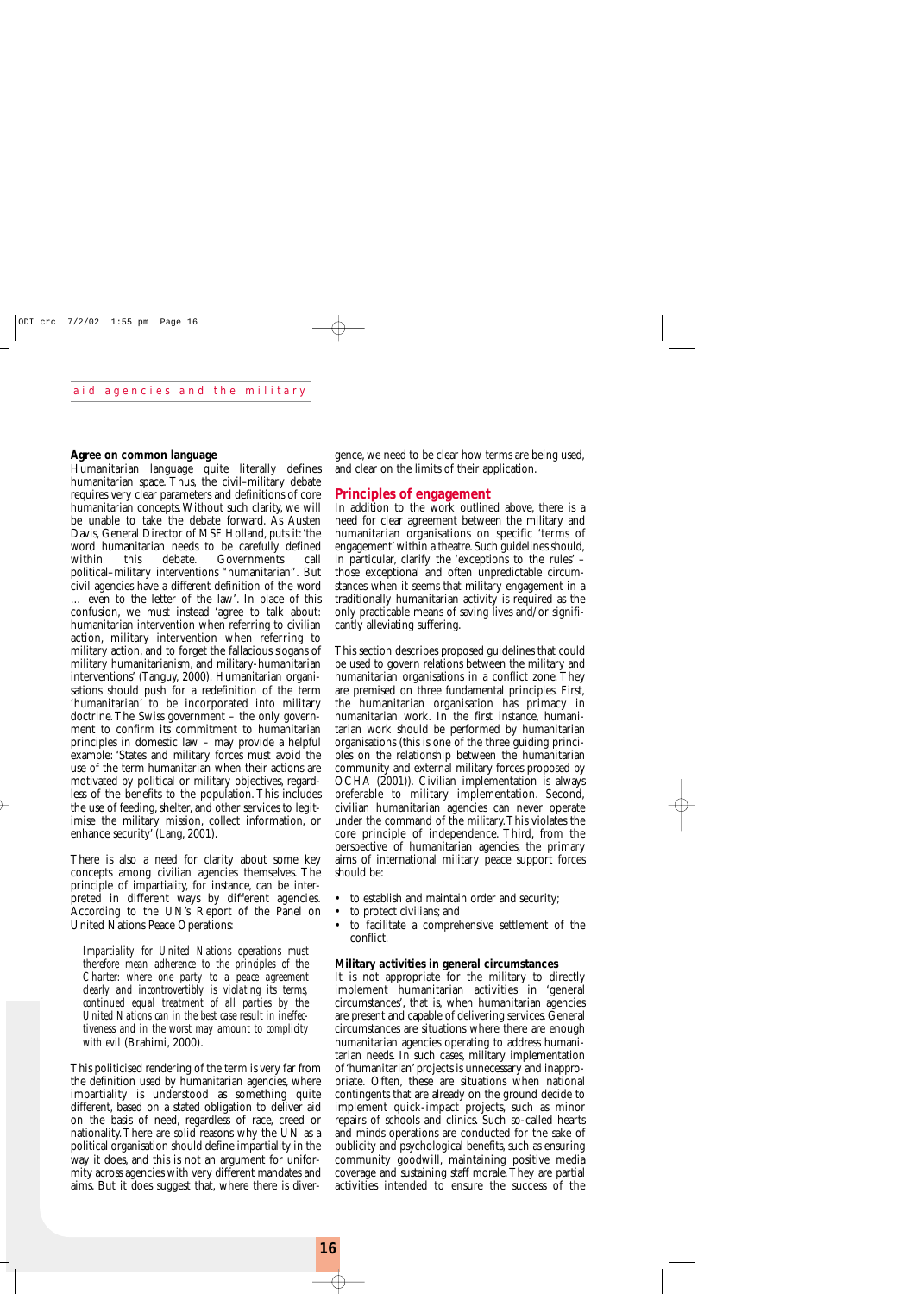military operation. They are not humanitarian and should never be confused with impartial, principled humanitarian assistance based on community needs and priorities.

#### **Military activities in exceptional circumstances**

It is generally inappropriate for the military to directly implement humanitarian activities. There may, however, be rare occasions when the scale of humanitarian need is such that agencies require short-term assistance. In such exceptional circumstances, military or civil defence resources will be called for only when the following criteria are met:

- the military are means of last resort: there is no other humanitarian option, and the absence of assistance would result in unacceptable human suffering;
- there is a significant level of need, as determined by civilian agencies, including the UN;
- assets and interventions must always remain under civilian control; and
- military interventions are always clearly timebound.

(These criteria are drawn from the *Draft Guidelines on the Use of Military and Civil Defence Assets to Support United Nations Humanitarian Activities in Complex Emergencies* (Secretariat of the Oslo Guidelines Process, 2001).)

#### **The use of military escorts and protection for humanitarian staff and goods**

As a rule, humanitarian agencies do not use armed protection as it compromises impartiality. This is particularly the case if the protection is not provided by a 'neutral force'. Humanitarian agencies should only use military armed protection as a last resort in extreme circumstances, and only when the following criteria are met:

• The decision to request or accept the use of military or armed escorts must be made by humanitarian organisations, not political or military authorities, and based solely on humanitarian criteria.

- Parties to the conflict  $-$  including peace keeping forces – should not be used.
- The sovereign power or local authorities are unwilling or unable to provide a secure environment.
- The use of an armed or military escort does not compromise: the impartiality of humanitarian organisations; the security of the affected civilian population; and the longer-term capacity of the organisation to safely and effectively fulfil its mandate.

(These criteria are adapted from OCHA and ICRC guidelines on the use of armed protection (OCHA, 2001; ICRC, 1995).)

#### **Sharing information**

Certain types of information can and should be shared between humanitarian agencies and the military. However, there is a need to clearly define what types of information should and should not be shared; in many conflict situations, such information has military or political value. Information-sharing could be acceptable on the following issues:

- security conditions affecting the humanitarian situation;
- conditions in shared space (transport, aid movements and common-use airfields, for instance); and
- general estimates about the scope of the emergency.

Information should not be shared if it could, in any way, endanger communities, risk staff security or compromise the neutrality of humanitarian agencies; agencies should be guided by point four of the *Code of Conduct for the International Red Cross and Red Crescent Movement and NGOs in Disaster Relief*:

*We will never knowingly – or through negligence – allow ourselves, or our employees, to be used to gather information of a political, military or economically sensitive nature for governments or other bodies that may serve purposes other than those which are strictly humanitarian, nor will we act as instruments of foreign policy of donor governments.*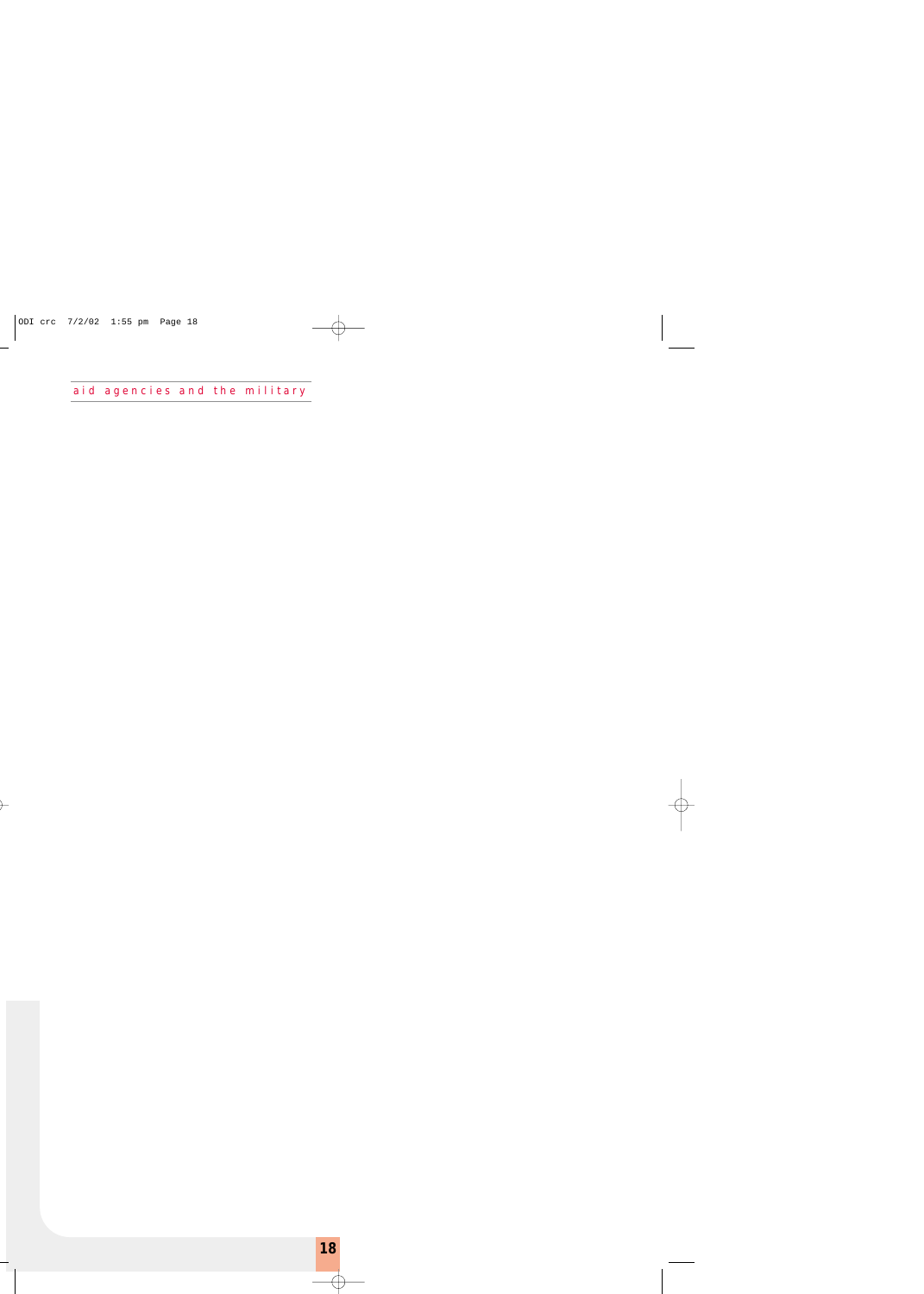## Conclusion

Much of the analysis of the barriers to effective civil–military cooperation locates the root cause in a simple 'lack of understanding' between the actors, exacerbated by cultural and organisational differences. The solution typically put forward involves more joint training and information-sharing, all aimed at allowing the two sides to get to know each other better.This approach casts civil–military cooperation as primarily a technical matter. In this view, the real issues at stake are to do with practicalities and methods. All the two sides need to do is align their processes and working practices, thereby immeasurably improving assistance.

This paper argues that, far from a technical or cultural issue, civil–military cooperation in fact raises difficulties of a much more fundamental nature. Although both humanitarian and military policies suggest a number of cooperation 'vectors' that allow for complementary activities, and in some instances cooperative efforts within the same area of operations, there are significant points of divergence.

The first centres around the principle of impartiality. Humanitarian agencies are first and foremost committed and accountable to the people they are mandated to serve.This commitment is central to all humanitarian policy debates and decisions.The core principles of humanity, impartiality and independence form the foundation of agency policy. The Swiss Agency for Development Cooperation offers an uncompromising, principles-based description of a humanitarian act:

*Humanitarian work is guided by humanitarian principles. In short, humanitarian assistance is provided based on need. It is given in an impartial manner, without the expectation of payment and without any political conditions attached, other than* *it should reach those in need. Humanitarian providers strive to deliver this help in a neutral manner, without taking sides in disputes or political positions on the underlying issues* (Lang, 2001).

The mandate of humanitarian agencies is straightforward: to alleviate human suffering amongst those least able to withstand a disaster. Humanitarian activities must be clearly impartial and independent of political and military motivations, or they violate the core principle of the humanitarian imperative, that 'when we give humanitarian aid it is not a partisan or political act and should not be viewed as such' (Sphere, 2000). Assistance delivered by Western militaries can never be impartial in the sense that agencies understand the term, not least because it is delivered only in theatres where these forces have a presence. In other words, military involvement in humanitarian response is a possibility exclusively in areas of political or strategic interest to the interested powers. Deployments are, in fact, relatively few: UN and NATO peacekeeping missions are currently present in less than a third of the 50 or so countries in conflict in the world (see Annex 1). Humanitarian agencies, by comparison, are active in most countries in conflict.

The second issue is to do with the questionable effectiveness of assistance as delivered by the military. There is simply not enough evidence to support the argument that military involvement in humanitarian activity works – that it is appropriate, cost-effective, even necessary. While agencies and militaries may agree that such assistance should be contemplated only in exceptional circumstances, this does not get us far since it is unclear how such circumstances are to be identified. It is also not safe to assume that the existence of such 'exceptional circumstances' in a given emergency is not itself a deliberate result of policy and a failure to adequately support humani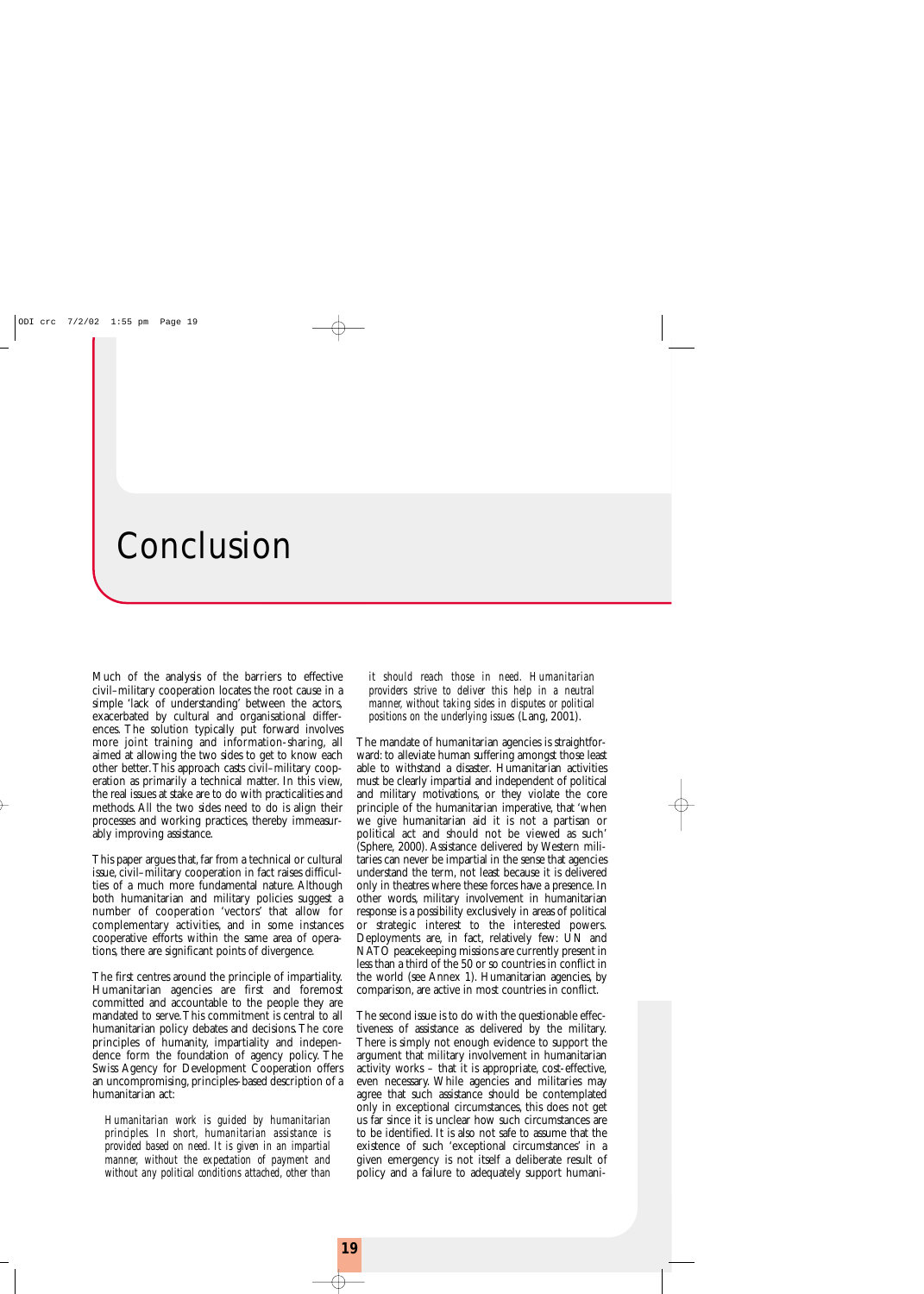tarian structures.Also little examined are the implications of this growing preoccupation with humanitarian assistance for what might be regarded as peacekeeping's primary function in a conflict zone: to protect civilians from the effects of violence. At various points in the past – in Rwanda in 1994, in Bosnia (Srebrenica) in July 1995 and in Zaire in 1996 – international forces have conspicuously failed to protect civilian populations because the political will to do so has been absent.

Although doubts about the wisdom and efficacy of military engagement in the delivery of humanitarian assistance are being raised, the push for greater military involvement in traditionally humanitarian areas is likely to persist. Developments in Afghanistan since late 2001, for instance, indicate that policymakers in the West still believe that humanitarian

assistance can exist, not as an impartial response to human need, but as a tool of diplomacy and foreign policy in areas deemed of strategic importance. Given that the issue is unlikely to disappear quietly, agencies must fully engage in current efforts to define and clarify civil–military relationships in conflicts, emphasising in particular the standards and guidelines they insist upon around the military implementation of humanitarian assistance. This engagement should firmly disentangle humanitarian assistance from politics by reclaiming both humanitarian space and the core principles of impartiality, neutrality, independence and the humanitarian imperative.This is not a shift to humanitarian minimalism, purism or isolationism – it is a clear affirmation of a commitment to the principles and values enshrined in the Geneva Conventions and in the Red Cross Code of Conduct.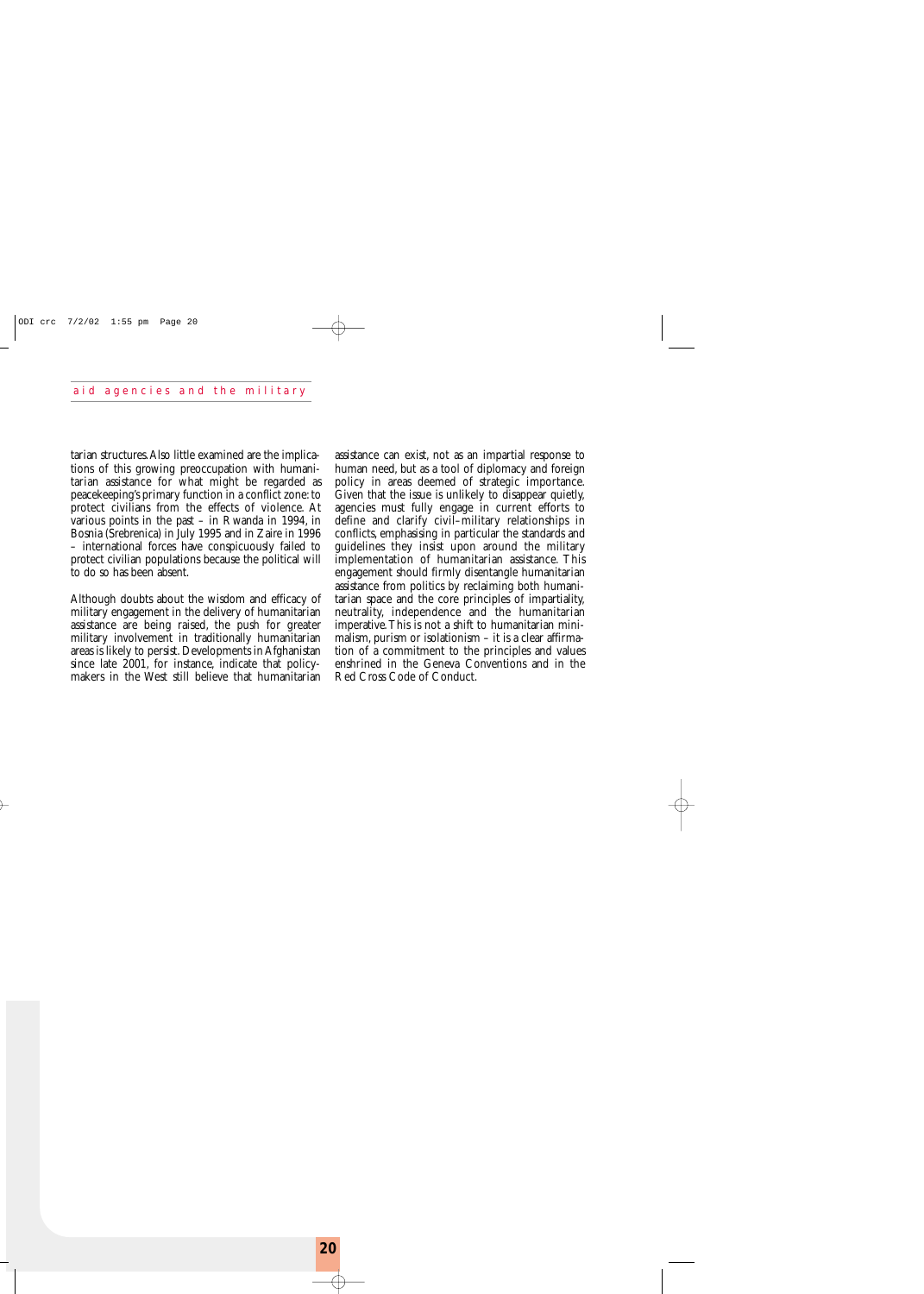# Annex 1 Major conflicts worldwide since 1960

| <b>Start</b> | Status/<br>intensity           | <b>States directly</b><br>involved | <b>Conflict type</b>                             | Deaths (by<br>end 1999) | <b>Deaths</b><br>in 2000<br>(blank if<br>unknown) | Current<br>peacekeeping<br>presence (as<br>at August 2001) | Past peacekeeping<br>presence                                                                          |
|--------------|--------------------------------|------------------------------------|--------------------------------------------------|-------------------------|---------------------------------------------------|------------------------------------------------------------|--------------------------------------------------------------------------------------------------------|
| 1978         | Ongoing<br>(high)              | Afghanistan                        | Civil war                                        | 1,000,000               | >3,000                                            | None                                                       | <b>UNGOMAP (1988-90)</b>                                                                               |
| 1991         | Ongoing<br>(sporadic)          | Algeria                            | Civil war (Islamic<br>militants)                 | 40,000                  | >1,000                                            | None                                                       | None                                                                                                   |
| 1975         | Ongoing<br>(high)              | Angola                             | Civil war<br>(UNITA)                             | 1,000,000               | >1,000                                            | None                                                       | MONUA (1997-99)<br>UNAVEM I (1988-91)<br>UNAVEM II (1991-95)<br>UNAVEM III (1995-97)                   |
| 1990         | Suspended<br>1997              | Azerbaijan                         | Ethnic war<br>(Nagorno-Karabakh)                 | 15,000                  |                                                   | None                                                       | None                                                                                                   |
| 1975         | Suspended<br>1992              | Bangladesh                         | Ethnic war<br>(Chittagong Hills)                 | 25,000                  |                                                   | None                                                       | None                                                                                                   |
| 1992         | Suspended<br>1995              | Bosnia                             | Ethnic war (Serbs,<br>Croats, Muslims)           | 200,000                 |                                                   | <b>UNMIBH</b><br>SFOR (NATO)                               | IFOR (1995-96)<br>SFOR (1996-98)<br><b>UNPROFOR (1992-95)</b>                                          |
| 1993         | Ongoing<br>(medium)            | Burundi                            | Ethnic war<br>(Tutsis vs Hutus)                  | 100,000                 | Approx<br>1,000                                   | None                                                       | None                                                                                                   |
| 1990         | Suspended<br>1997              | Cambodia                           | Civil war<br>(Khmer Rouge)                       | 5,000                   |                                                   | None                                                       | <b>UNAMIC (1991-92)</b><br>UNTAC (1992-93)                                                             |
| 1996         | Ongoing<br>(sporadic)          | Central African<br>Republic        | Factional<br>skirmishes                          | <b>Under 2,000</b>      |                                                   | None                                                       | CIS and MISAB (1997-98)<br>MINURCA (1998-2000)<br>BONUCA (2000-2001)                                   |
| 1965         | Ended 1994<br>(sporadic)       | Chad                               | Civil war                                        | 75,000                  |                                                   | None                                                       | UNASOG (1990-94)                                                                                       |
| 1980         | Repressed<br>1998              | China                              | Ethnic violence<br>(Uighurs, Kazakhs)            | 10,000                  |                                                   | None                                                       | None                                                                                                   |
| 1984         | Ongoing<br>(medium)            | Colombia                           | Civil violence<br>(insurgency and<br>drug lords) | >30,000                 | >1,000                                            | None                                                       | None                                                                                                   |
| 1999         | Ongoing<br>(sporadic)          | Comoros                            | Political (Anjouan)                              |                         | None                                              | None                                                       |                                                                                                        |
| 1997         | Suspended<br>(tenuous)<br>1999 | Congo-<br>Brazzaville              | Civil war                                        | 10,000                  |                                                   | None                                                       | ONUC (1960-64)                                                                                         |
| 1991         | Suspended<br>1995              | Croatia                            | Ethnic war<br>(Serbs)                            | 40,000                  |                                                   | <b>UNMOP</b>                                               | <b>UNPROFOR (1992-95)</b><br><b>UNCRO (1995-96)</b><br>UNMOP (1996-present)<br><b>UNTAES (1996-99)</b> |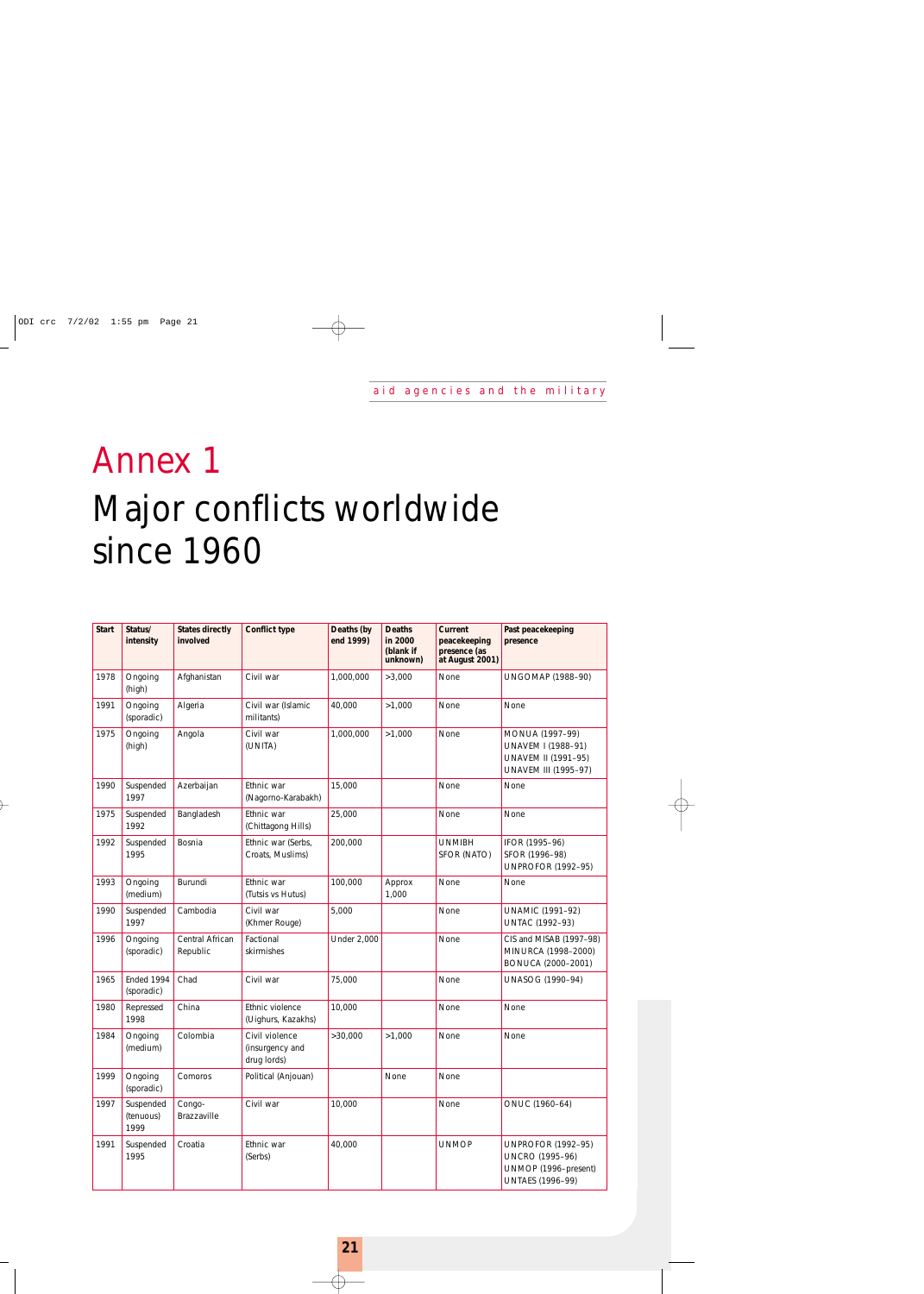### aid agencies and the military

| <b>Start</b> | Status/<br>intensity           | <b>States directly</b><br>involved | <b>Conflict type</b>                            | Deaths (by<br>end 1999) | <b>Deaths</b><br>in 2000<br>(blank if<br>unknown) | Current<br>peacekeeping<br>presence (as<br>at August 2001) | Past peacekeeping<br>presence                                                      |
|--------------|--------------------------------|------------------------------------|-------------------------------------------------|-------------------------|---------------------------------------------------|------------------------------------------------------------|------------------------------------------------------------------------------------|
| 1964         | Ongoing<br>(non-violent)       | Cyprus                             | Civil violence                                  | 5,000                   |                                                   | <b>UNFICYP</b>                                             | UNFICYP (1964–present)                                                             |
| 1998         | Ongoing                        | Democratic<br>Republic of<br>Congo | Rebel violence<br>and inter-state<br>conflict   | 2.5 million             | >2,000                                            | MONUC-<br>June 2002<br>SADC 1998-<br>present               | SADC (1998-present)<br>MONUC (1999-present)                                        |
| 1965         | Suspended<br>1974              | Dominican<br>Republic              | Civil war                                       | 4.000                   |                                                   | None                                                       | DOMREP (1965-66)                                                                   |
| 1992         | Repressed<br>1999              | Egypt                              | Civil violence<br>(Islamic militants)           | 2,000                   |                                                   | None                                                       | UNEFME or UNEF II<br>$(1973 - 79)$                                                 |
| 1991         | Suspended<br>1995              | El Salvador                        | Civil violence                                  | 125,000                 |                                                   | None                                                       | ONUSAL (1991-95)                                                                   |
| 1998         | Ongoing<br>(high)              | Eritrea/Ethiopia                   | Inter-state war                                 | $50,000 -$<br>100,000   | >1,000                                            | <b>UNMEE</b>                                               | June 2000-present                                                                  |
| 1998         | Suspended<br>(tenuous)         | Georgia                            | Ethnic war<br>(Abkhazia)                        | 1,000                   |                                                   | <b>UNOMIG</b><br><b>CIS</b>                                | UNOMIG (1993-present)<br>CIS (July 1992-present)                                   |
| 1960         | Suspended<br>1996              | Guatemala                          | Civil war                                       | 150,000                 |                                                   | None                                                       | <b>MINUGUA</b><br>(Jan-May 1997)                                                   |
| 1996         | Ongoing                        | Guinea                             | Inter-state violence<br>(military coup)         | Over 1,000              |                                                   | None                                                       | None                                                                               |
| 1998         | Suspended<br>(tenuous)<br>1999 | Guinea-Bissau                      | Civil war (coup<br>attempt)                     | 6,000                   |                                                   | None                                                       | ECOMOG (1998-99)                                                                   |
| 1991         | Suspended<br>1994              | Haiti                              | Internal violence<br>(military coup)            | 5,000                   |                                                   | None                                                       | UNMIH (1993-96)<br>UNSMIH (1996-97)<br><b>UNTMIH (1997)</b><br>MIPONUH (1997-2000) |
| 1990         | Ongoing<br>(medium)            | India/Pakistan                     | Ethnic war<br>(Kashmiris)                       | 30,000                  | $>200$                                            | <b>UNMOGIP</b>                                             | <b>UNIPOM (1965-66)</b>                                                            |
| 1999         | Suspended<br>(tenuous)         | Indonesia                          | Ethnic violence<br>(East Timor<br>independence) | >2,000                  | 100-300                                           | <b>UNTAET</b>                                              | <b>UNTAET</b>                                                                      |
| 1991         |                                | Iraq/Kuwait                        | Monitor cease-fire                              |                         |                                                   | <b>UNIKOM</b>                                              |                                                                                    |
| 1996         | Suspended<br>(tenuous)<br>1998 | Iraq/Iran                          | Ethnic war (Kurds)                              | 2,000                   |                                                   |                                                            | <b>UNIIMOG (1988-91)</b>                                                           |
| 1974         |                                | Israel/Syria                       |                                                 |                         |                                                   | <b>UNDOF</b>                                               | 1974-present                                                                       |
| 1965         | Ongoing<br>(low)               | Israel/Palestine                   | Arab Palestinians<br>vs PLO                     | 13,000                  | 325                                               | <b>UNTSO</b>                                               | UNTSO (since 1948)                                                                 |
| 1999         | Suspended<br>(tenuous)<br>2000 | Ivory Coast                        | Civil war<br>(military coup)                    | Unknown                 |                                                   | None                                                       | None                                                                               |
| 1999         |                                | Kosovo                             | Promote autonomy                                |                         |                                                   | <b>UNMIK</b>                                               | UNMIK (June1999<br>-present)                                                       |
| 1978         | Resolved                       | Lebanon                            | International<br>violence (PLO<br>factions)     | 5,000                   |                                                   | <b>UNIFIL</b>                                              | <b>UNOGIL (1958)</b><br>UNIFIL (since 1978)                                        |
| 1998         | Suspended<br>(tenuous)<br>2000 | Lesotho                            | Civil violence<br>(elections)                   | 1,000                   |                                                   | None                                                       | SADC (1998)                                                                        |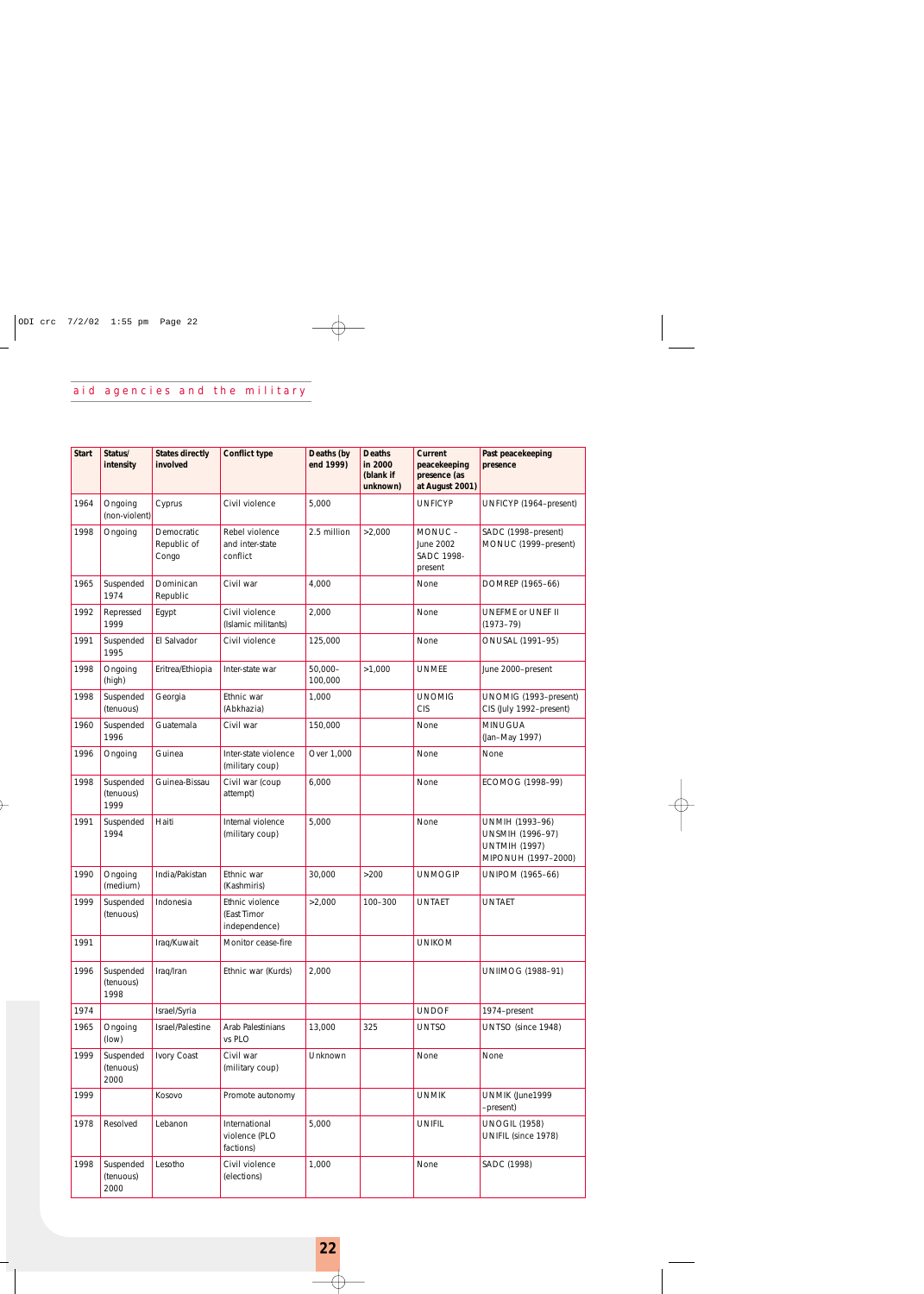| <b>Start</b> | Status/<br>intensity   | <b>States directly</b><br>involved | <b>Conflict type</b>                                                  | Deaths (by<br>end 1999)                      | <b>Deaths</b><br>in 2000<br>(blank if<br>unknown) | Current<br>peacekeeping<br>presence (as<br>at August 2001) | Past peacekeeping<br>presence                                        |
|--------------|------------------------|------------------------------------|-----------------------------------------------------------------------|----------------------------------------------|---------------------------------------------------|------------------------------------------------------------|----------------------------------------------------------------------|
| 1990         | Sporadic<br>(1997)     | Liberia                            | Civil war                                                             | 40,000                                       |                                                   | None                                                       | <b>ECOMOG</b>                                                        |
| 2001         | Ongoing<br>(medium)    | Macedonia                          | Political/ethnic/<br>(Macedonian<br>Albanians vs<br>Macedonian Slavs) | Unknown                                      |                                                   | <b>NATO</b>                                                | <b>UNPROFOR (1992-95)</b><br><b>UNPREDEP (1995-99)</b>               |
| 1991         | Suspended<br>1997      | Moldova                            | Ethnic violence<br>(Trans-Dniester<br>Russians)                       | 2,000                                        |                                                   | None                                                       | CIS (1992)                                                           |
| 1975         | Suspended<br>1989      | Morocco                            | Colonial war<br>(Western Sahara)                                      | 15,000                                       |                                                   | <b>MINURSO</b>                                             | MINURSO (since 1991)                                                 |
| 1975         | Resolved<br>1993       | Mozambique                         | Civil war                                                             | 900,000                                      |                                                   | None                                                       | ONUMOZ (1992-94)                                                     |
| 1948         | Ongoing<br>(low)       | Myanmar                            | Ethnic war (Karen,<br>Shan, others)                                   | 1948-50:<br>8,000<br>1981-88:<br>5,000-8,000 | $50 - 200$                                        | None                                                       | None                                                                 |
| 1966         | Resolved<br>1990       | Namibia                            | Civil war                                                             | 13,000                                       |                                                   | None                                                       | UNTAG (1989-90)                                                      |
| 1996         | Ongoing<br>(low)       | Nepal                              | Civil violence (UPF<br>'People's war')                                | 2,000                                        |                                                   | None                                                       | None                                                                 |
| 1990         | Suspended<br>1997      | Niger                              | Ethnic violence<br>(Azawad and Toubou)                                | 1,000                                        |                                                   | None                                                       | None                                                                 |
| 1999         | Ongoing<br>(low)       | Nigeria                            | Ethnic (Delta<br>and northern regions)                                | 1,500                                        |                                                   | None                                                       | None                                                                 |
| 1983         | Repressed<br>1998      | Pakistan                           | Ethnic<br>(Sindhis, Mohajirs)                                         | 5,000                                        |                                                   | <b>UNMOGIP</b>                                             | <b>UNIPOM (1965-66)</b><br>UNMOGIP (since 1948)                      |
| 1988         | Suspended<br>1997      | Papua New<br>Guinea                | Ethnic war<br>(Bougainville)                                          | 1,000                                        |                                                   | None                                                       | UNSF (1962-63)                                                       |
| 1982         | Repressed<br>1997      | Peru                               | Civil violence<br>(Sendero Luminoso)                                  | 30,000                                       |                                                   | None                                                       | None                                                                 |
| 1999         | Ongoing                | Russia                             | Ethnic war<br>(Chechen separatists)                                   | 40,000-<br>70,000                            | >10,000                                           | None                                                       | None                                                                 |
| 1994         | Sporadic               | Rwanda                             | Ethnic warfare<br>(ousted Hutus vs<br>Tutsi regime)                   | 15,000                                       |                                                   | None                                                       | <b>UNAMIR (1993-96)</b><br>Rwanda/Uganda:<br><b>UNOMUR (1993-94)</b> |
| 1991         | Sporadic               | Senegal                            | Ethnic violence<br>(Casamance)                                        | 3,000                                        |                                                   | None                                                       | None                                                                 |
| 1991         | Ongoing<br>(medium)    | Sierra Leone                       | Civil/ethnic warfare<br>(RUF/Mende)                                   | 25,000                                       |                                                   | <b>UNAMSIL</b>                                             | <b>UNOMSIL (1998-99)</b>                                             |
| 1988         | Sporadic               | Somalia                            | Civil war                                                             | 100,000                                      |                                                   | None                                                       | UNOSOM I (1992-93)<br><b>UNOSOM II (1993-95)</b>                     |
| 1983         | Ongoing<br>(high)      | Sri Lanka                          | Ethnic war (Tamils)                                                   | 50,000                                       | >4,000                                            | None                                                       | None                                                                 |
| 1983         | Ongoing<br>(high)      | Sudan                              | Ethnic war (Islamic<br>vs African)                                    | $37,000 -$<br>40,000                         | >1,000                                            | None                                                       | None                                                                 |
| 1992         | Suspended<br>(tenuous) | Tajikistan                         | Civil war                                                             | 25,000                                       |                                                   | None                                                       | UNMOT (1994-2000)<br>CIS (1993)                                      |
| 1984         | Ongoing<br>(low)       | Turkey                             | Ethnic war (Kurds)                                                    | >30,000                                      | 200-400                                           | None                                                       | None                                                                 |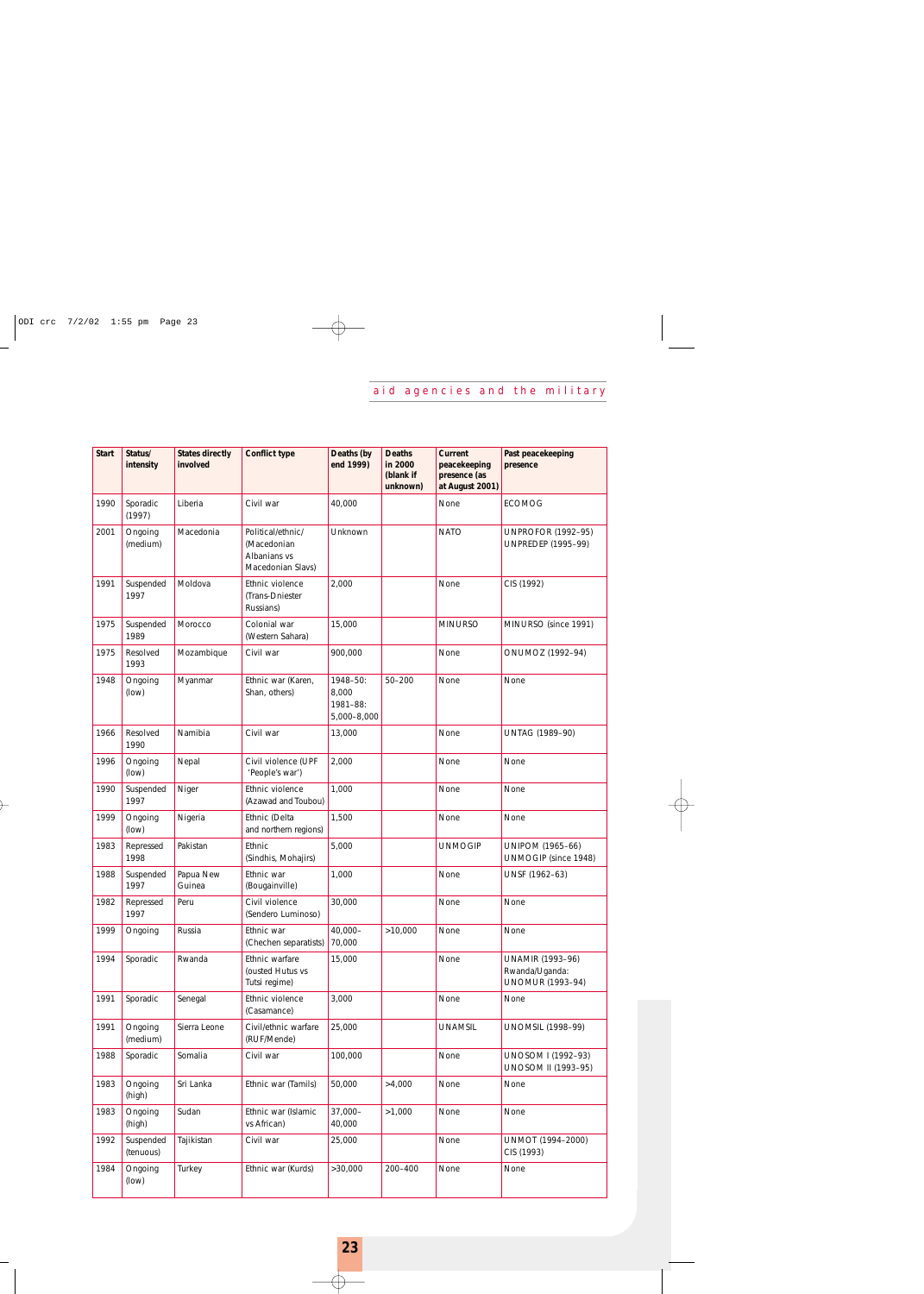#### aid agencies and the military

| <b>Start</b>     | Status/<br>intensity | States directly<br>involved | <b>Conflict type</b>                  | Deaths (by<br>end 1999) | <b>Deaths</b><br>in 2000<br>(blank if<br>unknown) | Current<br>peacekeeping<br>presence (as<br>at August 2001) | Past peacekeeping<br>presence                        |
|------------------|----------------------|-----------------------------|---------------------------------------|-------------------------|---------------------------------------------------|------------------------------------------------------------|------------------------------------------------------|
| 1986             | Sporadic             | Uganda                      | Ethnic violence<br>(Langi and Acholi) | 10,000                  |                                                   | <b>None</b>                                                | None                                                 |
| $1991 -$<br>2001 |                      | Western Sahara              | Conflict for autonomy                 |                         |                                                   | None                                                       | MINURSO (1991-2001)                                  |
| 1962             | Suspended<br>1970    | Yemen                       | Inter-state violence                  | 100,000                 |                                                   | <b>None</b>                                                | <b>UNYOM (1963-64)</b>                               |
| 1998             | Suspended<br>1999    | Yugoslavia                  |                                       | 15,000                  |                                                   | <b>UNMIK, KFOR</b>                                         | <b>UNPROFOR (1992–95)</b><br>Current since June 1999 |
|                  | Ongoing              | Zimbabwe                    | Ethnic violence                       | Over 2,000              |                                                   | None                                                       | None                                                 |

This data is based on research compiled by Monty G. Marshall, Director, Center for Systemic Peace, (http://members.aol.com/CSPmgm/cspframe.htm), and information from the Stockholm International Peace Research Institute (SIPRI: http://projects.sipri.se/conflictstudy/majorarmedconflicts.html). Additional sources are: UNDPKO (www.un.org/depts/DPKO); the University of Maryland Development and Conflict Management website (www.bsos.umd.edu/cid.cm); Recent Peace Agreements and Cease-Fires, INCORE, February 2001 (www.incore.ulst.ac.uk); and Major Episodes of Political Violence 1946–1999 (http://members.aol.com/cspmgm/cspframe.htm).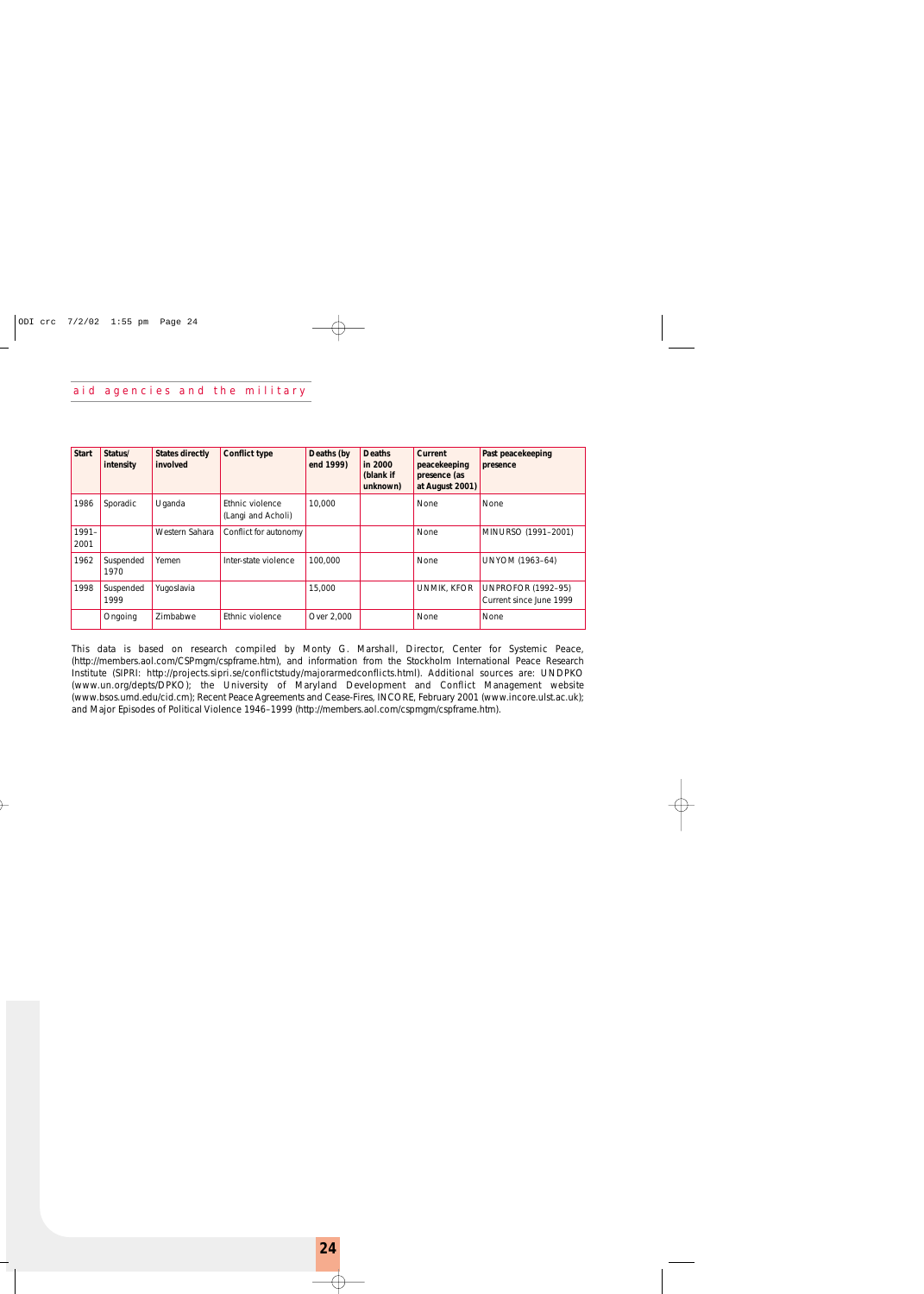# Annex 2 Initiatives in civil–military relations

### **The NGO Military Contact Group**

The NGO Military Contact Group (NMCG) was established on the joint recommendation of NGO and military delegates, and was mandated to take forward initiatives conducive to developing a greater understanding between both sectors. Currently, the group' membership comprises two NGO representatives – one from ActionAid and one from Oxfam – one military representative, and a representative from the Conflict and Humanitarian Affairs Department (CHAD), part of the UK government's Department for International Development (DFID). Since it was established, the NMCG has implemented several initiatives aimed at facilitating a wider dialogue between military and humanitarian actors.These include:

- The 'Bandundo Workshop' a joint training event exploring military and NGO planning processes in response to humanitarian crises in complex emergencies;
- a three-month military attachment to ActionAid;
- NGO participation in military-led conferences and courses; and
- military participation in courses run by the international NGO RedR.

### **Cranfield University Disaster Management Centre**

The Disaster Management MSc at Cranfield University in the UK covers both complex emergencies and natural disasters. Modules include: training in emergencies, including security training; logistics; security and communications; and the essentials of humanitarian practice. The course covers: hazards, disasters, research skills, complex emergencies, urban risk management, human-made disasters and public health consequences.

Cranfield also runs international and national courses (over five weeks, or an intensive one-week course) that include complex emergency modules. These courses are attended by government officials, as well as representatives of aid agencies and the military. Cranfield is also negotiating with the UN to run pre-mission conflict training at both strategic and operational levels.This training would be funded by DFID's Conflict Prevention Fund.

#### **The Center of Excellence in Disaster Management and Humanitarian Assistance**

The Center of Excellence is a partnership of the US Pacific Command, the Pacific Regional Medical Command, the Centers for Disease Control and Prevention and the University of Hawaii. It is the only World Health Organisation-designated Collaborating Centre for humanitarian civil–military cooperation. The Asia-Pacific Peace Operations Capacity Building programme runs a series of seminars, symposia and exercises to facilitate multinational dialogue on the nature of peace operations. Representatives from the UN Department of Peacekeeping Operations (DPKO) and the US army have participated.

#### **Wilton Park conferences**

In April 2001, the Wilton Park centre in the UK ran a conference on 'The Role of the Military in Complex Emergencies' (see www.wiltonpark.co.uk). The conference, which covered issues such relations between NGOs and governments, NGO coordination, lessons from Kosovo and the future of civil–military relations, was attended by representatives of the British government, NGOs, the ICRC, the British military and academics. In October–November 2002, a further conference is scheduled on 'Postconflict Reconstruction: Lessons Learnt and Best Practice', covering the division of responsibilities between civilians and armed forces.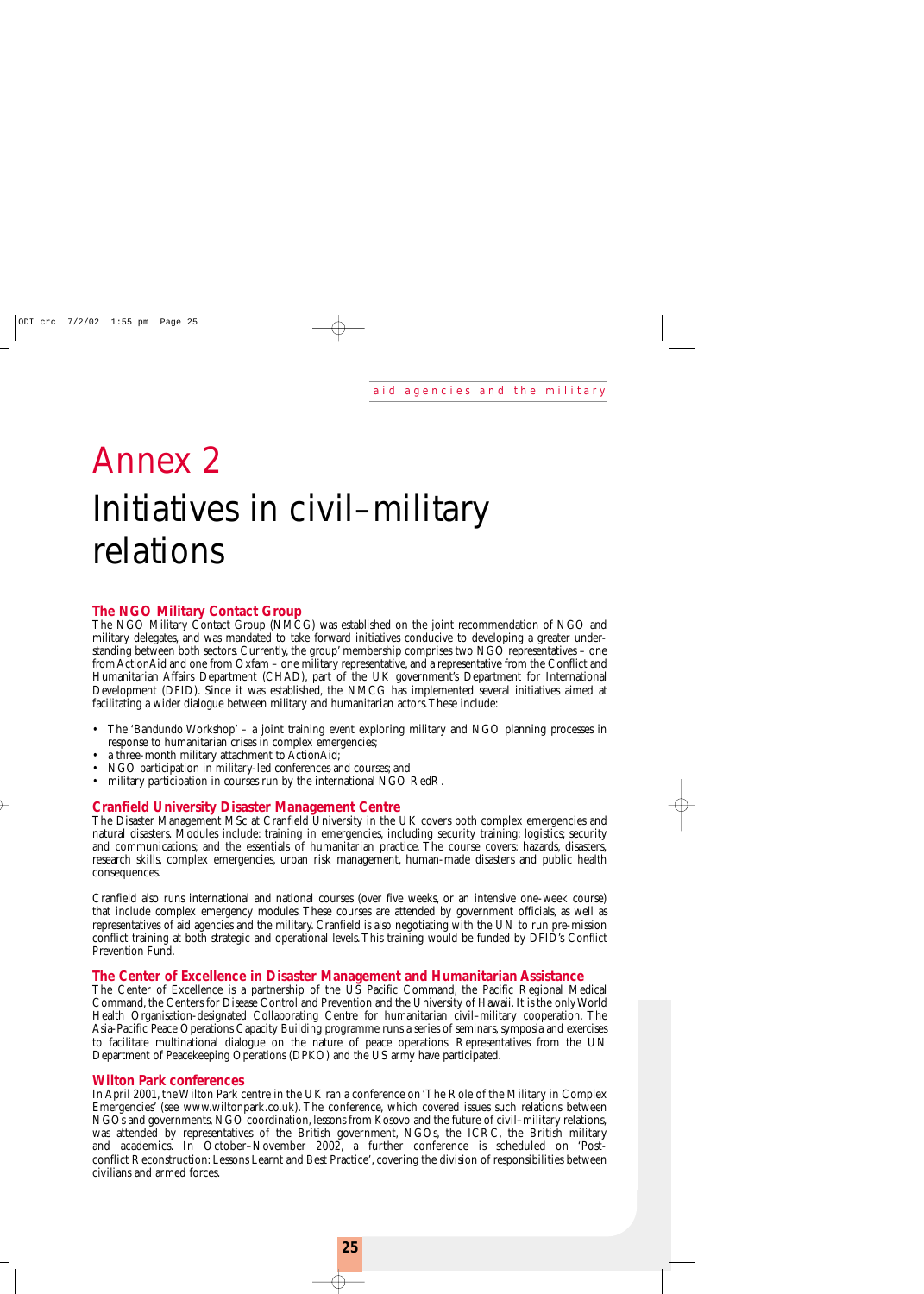### **The UK Ministry of Defence**

#### **Staff courses**

The British military has a number of relevant courses.The advanced one-year course at Major/Lieutenant-Colonel level has a two-week segment covering peace support operations.The first week comprises talks from a range of speakers, including NGO and UN agency personnel.The second week includes a mapping exercise, in which NGO staff participate.The course is attended by officers from all three service branches.The Higher Command and Staff Course, aimed at officers of the rank of Colonel, includes several civilian personnel from other government departments. NGO personnel have not yet attended, but are welcome to do so.The Joint Operations Planning Course trains officers about to join the Permanent Joint Headquarters or the Joint Force Headquarters. The course includes a peace support operations module, with contributions from an NGO representative, who also takes part in a mapping exercise.

#### **Operational Training and Advisory Groups**

The Operational Training and Advisory Groups (OPTAG) is responsible for overseeing the pre-deployment training of military units, usually includes a session on NGOs. OPTAG also runs courses for UN Military Observers, and has run a course for civilian OSCE observers.

#### **The Joint Doctrine and Concepts Centre**

The Joint Doctrine and Concepts Centre (JDCC) is attempting to develop a more integrated approach to training for peace operations that involves civilians right from the start.A five-phase strategy has been developed.

- Phase one involves running seminars and conferences.
- Phase two involves funding places on existing Ministry of Defence courses for representatives from the UN, from UN troop-contributing countries and from NGOs.
- Phase three involves making existing courses more suitable for civilian participation.
- Phase four involves developing bespoke courses for the UN and NGO staff.The UK is running a Mission Headquarters Orientation Programme course in September 2002. This two-week course is aimed at military, police or civilian middle and senior managers who may form part of a UN mission headquarters.
- Phase five would establish a civilian-run Peace Support Training Centre.This would bring together civilian administration staff, military personnel, police, lawyers, humanitarians and academics from around the world.

#### **British Military Advisory and Training Teams**

British Military Advisory and Training Teams (BMATTs) work closely with a number of African peacekeeping training centres, for example in Kenya and Ghana, and with a centre in the Czech Republic aimed at the Caucasus region. BMATTs assist these centres in running their own courses and exercises.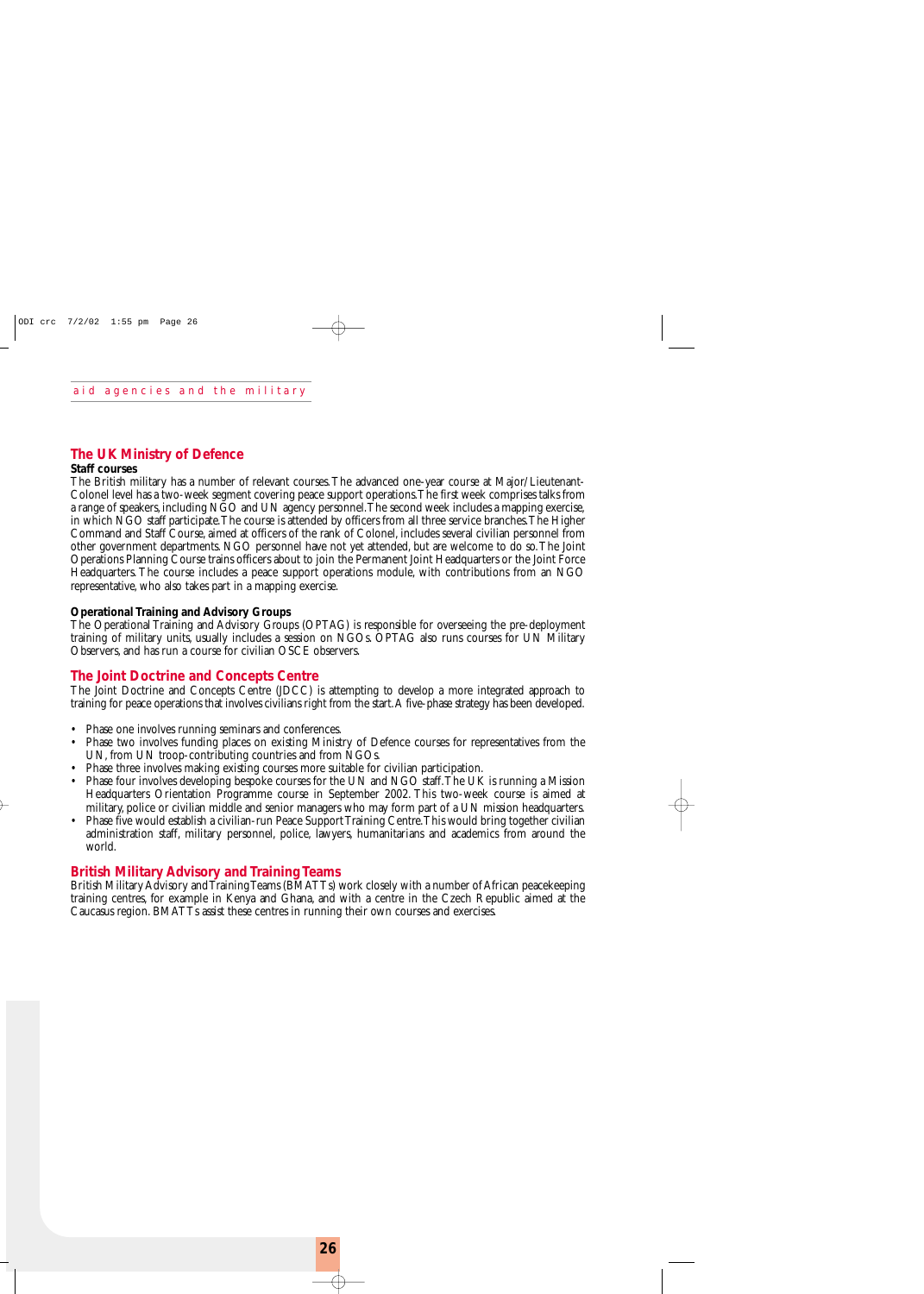## References

Aaronson (2001) 'NGOs and the Military in Complex Emergencies: The New Realities – The NGO Perspective', paper presented by Save the Children UK at the Wilton Park conference on 'The Role of the Military in Complex Emergencies',April.

Amnesty International (1999) 'Amnesty International Concerns Relating to NATO Bombings', Amnesty International Press Release, 18 May.

Bonard, P. (1999) 'Modes of Action used by Humanitarian Players: Criteria for Operational Complementarity', International Committee of the Red Cross.

Borton, J. *et al.* (1996) *The International Response to Conflict and Genocide: Lessons from the Rwanda Experience*. Steering Committee of the Joint Evaluation of Emergency Assistance to Rwanda.

Boyle, F. A. (2001) 'Humanitarian Intervention and International Law', Doctor Irma M. Parhad Lecture, Faculty of Medicine, University of Calgary, 13 March.

Brahimi, L. (2000) *Report of the Panel on United Nations Peace Operations*, UN Doc.A/55/305, 21 August.

Byman, D. L. *et al.* (2000) *Strengthening the Partnership: Improving Military Coordination with Relief Agencies and Allies in Humanitarian Operations*. Santa Monica, CA: Rand.

Curtis, D. (2001) *Politics and Humanitarian Aid: Debates, Dilemmas and Dissension*, HPG Report 10. London: Humanitarian Policy Group.

HPN (2001) 'The Brahimi Report: Politicising Humanitarianism?', *Humanitarian Exchange* 18,April.

ICRC (1995) *Report on the Use of Armed Protection for Humanitarian Assistance*, ICRC and International Federation, Council of Delegates, Geneva, 1–2 December.

International Council on Human Rights (2001) 'Behind the Lines – Assessing NGO Responses to Military Intervention', *International Council on Human Rights Newsletter*, vol. 4, no. 2, June.

Lang, C. (2001) *Improving International Civil–Military Relations in Humanitarian Emergencies*, draft, Swiss Agency for Development and Cooperation.

Laurence,T. (1999) *Humanitarian Assistance and Peacekeeping:An Uneasy Alliance*, unpublished thesis, St.Antony's College, Oxford University.

Lowe, S.W. (2000) 'Peacekeeping, Peace Building, Human Security and Self-Interest:Why Canada Remains the Prolific Peacekeeper', paper presented at the Conference of Defence Associations Third Annual Graduate Student Symposium, 3–4 November 2000.

Macrae, J. and N. Leader (eds) (2000a) *Terms of Engagement: Conditions and Conditionality in Humanitarian Action*, report of a conference organised by ODI and the Centre for Humanitarian Dialogue, Geneva, 3–4 May.

Macrae, J. and N. Leader (2000b) *Shifting Sands: The Search for 'Coherence' between Political and Humanitarian Responses to Complex Emergencies*, HPG Report 8. London: Humanitarian Policy Group.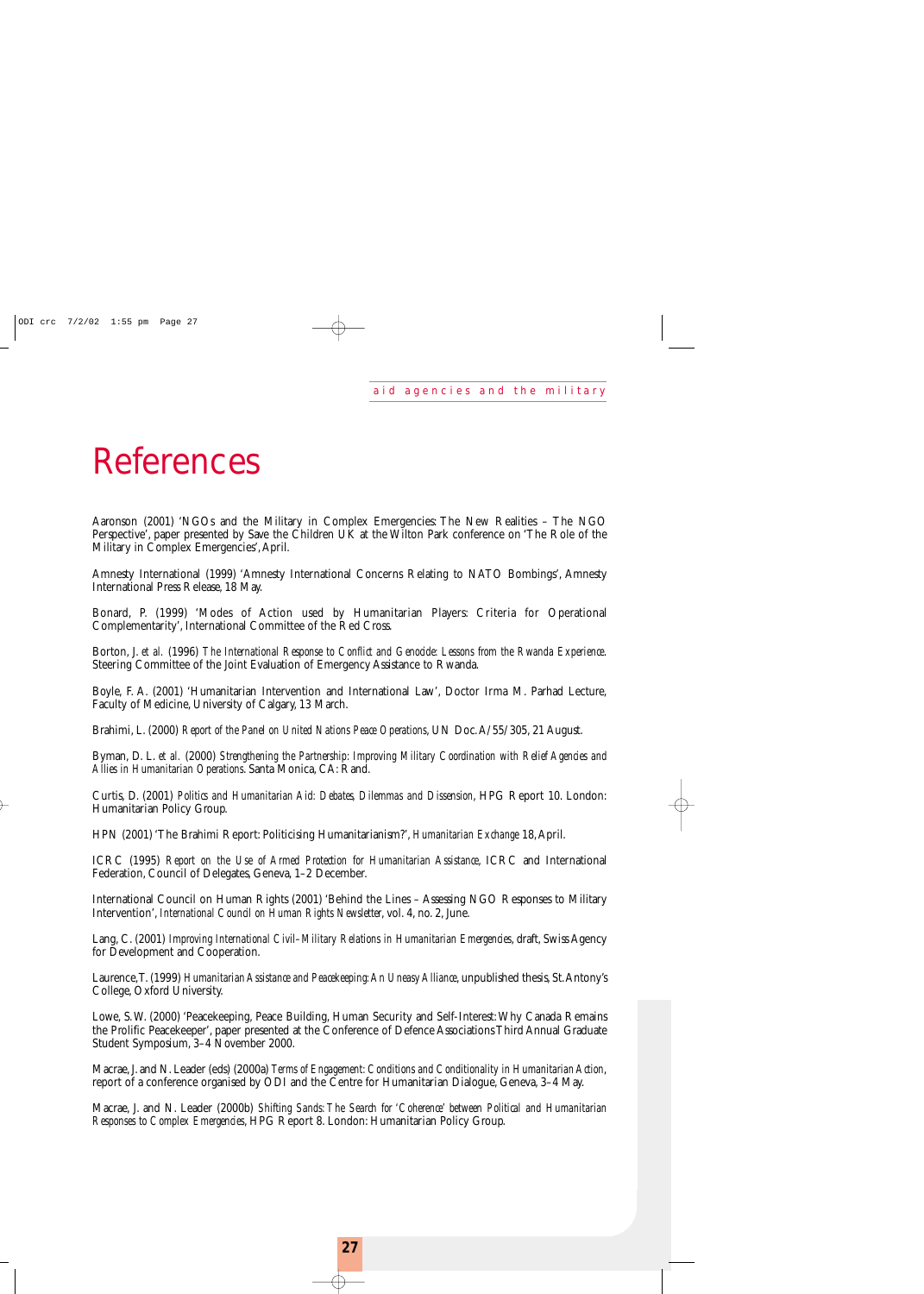UK Ministry of Defence (2001) *UK MOD Civil–Military Co-operation Philosophy*. 10 August.

OCHA (2001) 'Use of Military or Armed Escorts for Humanitarian Convoys, Discussion Paper', June 2001.

Oxfam (2000) 'The Roles of Civilian Humanitarian Agencies and the Military in Humanitarian Crises', draft for discussion at the Steering Committee for Humanitarian Response, 26 July.

Pelton, E. (2000) 'Mission Creep? Peacekeepers Influence on Humanitarian Aid Delivery in Kosovo and East Timor', CARE, 15 August.

Rollins, J. (2000) 'Operational Models for Civil–Military Cooperation: Possibilities and Limitations', *Humanitarian Exchange* 18, September.

Schenkenberg, E. 'NGOs Must Seriously Reflect on their Roles following the Kosovo Refugee Crisis', *Focus:Balkans*, September 2001, www.oneworld.org/voice/crisis.html.

SCHR (2000) *Some NGO Views on the Humanitarian Implications of Implementing the Brahimi Report*. Geneva: Steering Committee for Humanitarian Response.

SCHR (2001) *Draft Position Paper on Humanitarian–Military Relations*, January.

SCF-UK (1994) *The United Nations and Humanitarian Assistance*, SCF-UK Position Paper, March 1994.

Secretariat of the Oslo Guidelines Process (2001) 'Draft Guidelines on The Use of Military and Civil Defence Assets To Support United Nations Humanitarian Activities in Complex Emergencies', Geneva, September.

Simons, P. C. (2000) 'Humanitarian Intervention:A Review of Literature', *Ploughshares Monitor*, December.

Slim, H. (2001) *Military Intervention to Protect Human Rights:The Humanitarian Agency Perspective*. Paper prepared for the International Council on Human Rights Policy, March.

Slim, H. (2001) *Violence and Humanitarianism: Moral Paradox and the Protection of Civilians*. Oxford: Oxford Brookes University.

Spence, N.A. (date unknown) 'Developing a Comprehensive Approach: Civil–Military Co-operation – More than a Field Application', discussion paper, Joint Doctrine and Concepts Centre.

Sphere (2000) *The Humanitarian Charter and Minimum Standards in Disaster Response*. Oxford: Oxfam Publishing.

Stockton, N. (1998) 'Non-Governmental Organisations and Forced Migration', speaking notes for the 'Conference on Forced Migration, New Directions in Research, Policy and Practice', Refugee Studies Programme, University of Oxford, 25 March.

Tanguy, J. (2000) 'Intervention, Protection and Humanitarian Assistance at a Crossroads', paper presented at the World Affairs Council, San Francisco, CA, March 2000.

Teale, P. (1996) *Whose Job Is It? Policy Development and the Roles for NGOs and the Military in Complex Emergencies*, Canadian Council for International Cooperation, March.

Terry, F. (2001) 'Military Involvement in Refugee Crises:A Positive Evolution?', *The Lancet*, vol. 357, 5 May.

Thornberry, C. (1996) 'Peacekeepers, Humanitarian Aid and Civil Conflicts', in Whitman, J. and D. Pocock (eds), *After Rwanda:The Coordination of United Nations Humanitarian Assistance*. Basingstoke: Macmillan.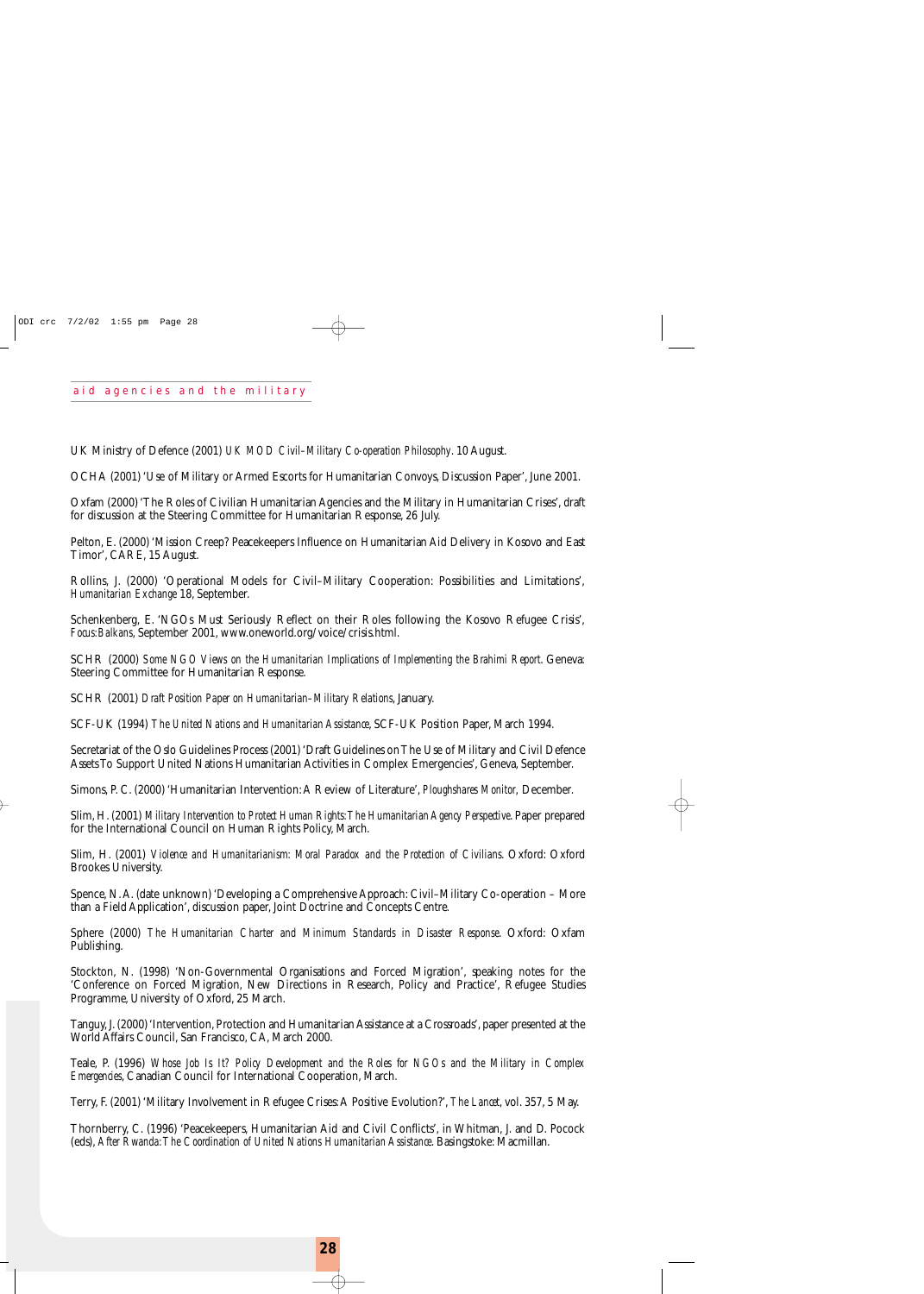Tufts (2001*) The Politicisation of Humanitarian Action and Staff Security – The Use of Private Security Companies by Humanitarian Agencies – An International Workshop Summary Report*, Tufts University, April.

VOICE (2000) 'K.Annan Fears New Threat of "Humanitarian Bombing'", *VOICE Newsletter*, vol. 7, no. 17, 10 December.

Wedgewood, R. (1999) 'Kosovo and the Law of "Humanitarian Intervention": Editorial Comments: NATO's Kosovo Intervention', *American Journal of International Law*, vol. 93, no. 4, October.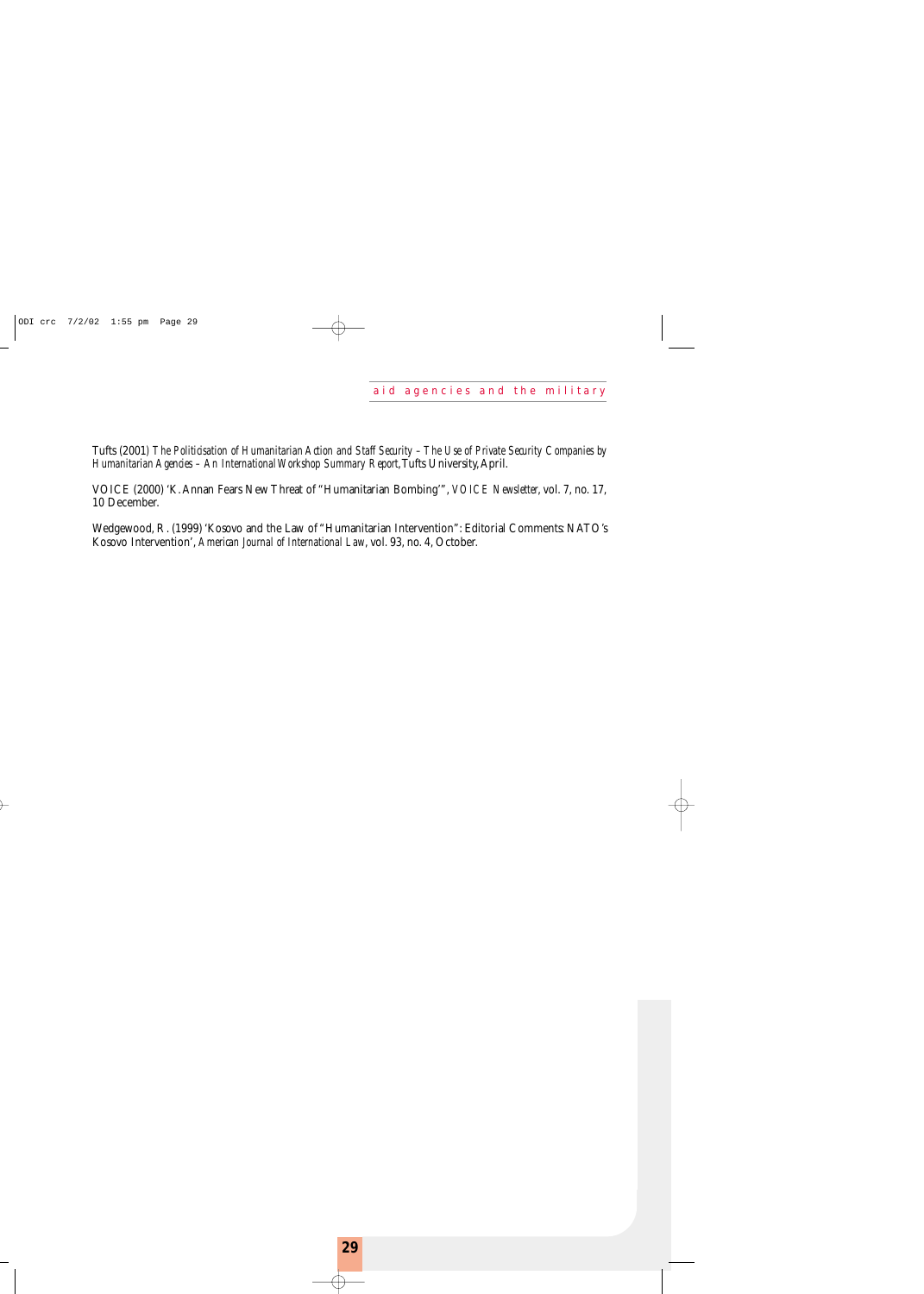## Interviews

Chris Coleman UN Department of Peacekeeping Operations (UNDPKO), New York, US.

Major David Couzens Joint Doctrine and Concepts Centre (JDCC), Shrivenham,Wiltshire, UK.

Austen Davis General Director, Médecins Sans Frontières (MSF)–Holland,Amsterdam,The Netherlands.

Andrew Harper Formerly Manager, UN High Commissioner for Refugees (UNHCR) Joint Operations Center, East Timor.

Sarah Longford World Food Programme, Rome, Italy.

Major Ross Nichols Cranfield University Disaster Management Centre, Shrivenham,Wiltshire, UK.

Lieutenant-Colonel John Rollins Supreme Headquarters Allied Powers Europe (SHAPE), Mons, Belgium.

Craig Sanders UNHCR, Geneva, Switzerland.

Ed Schenkenberg von Meirop Director, International Council of Voluntary Agencies (ICVA), Geneva, Switzerland.

Hugo Slim Centre for Development and Emergency Practice (CENDEP), Oxford Brookes University, Oxford, UK.

Nicholas Stockton Oxfam, Oxford, UK.

Colonel Fiona Walthall Assistant Director, Peace Support Operations, Joint Doctrine and Concepts Centre (JDCC), Shrivenham, Wiltshire, UK.

Roger Yates Emergencies Director,ActionAid, London, UK.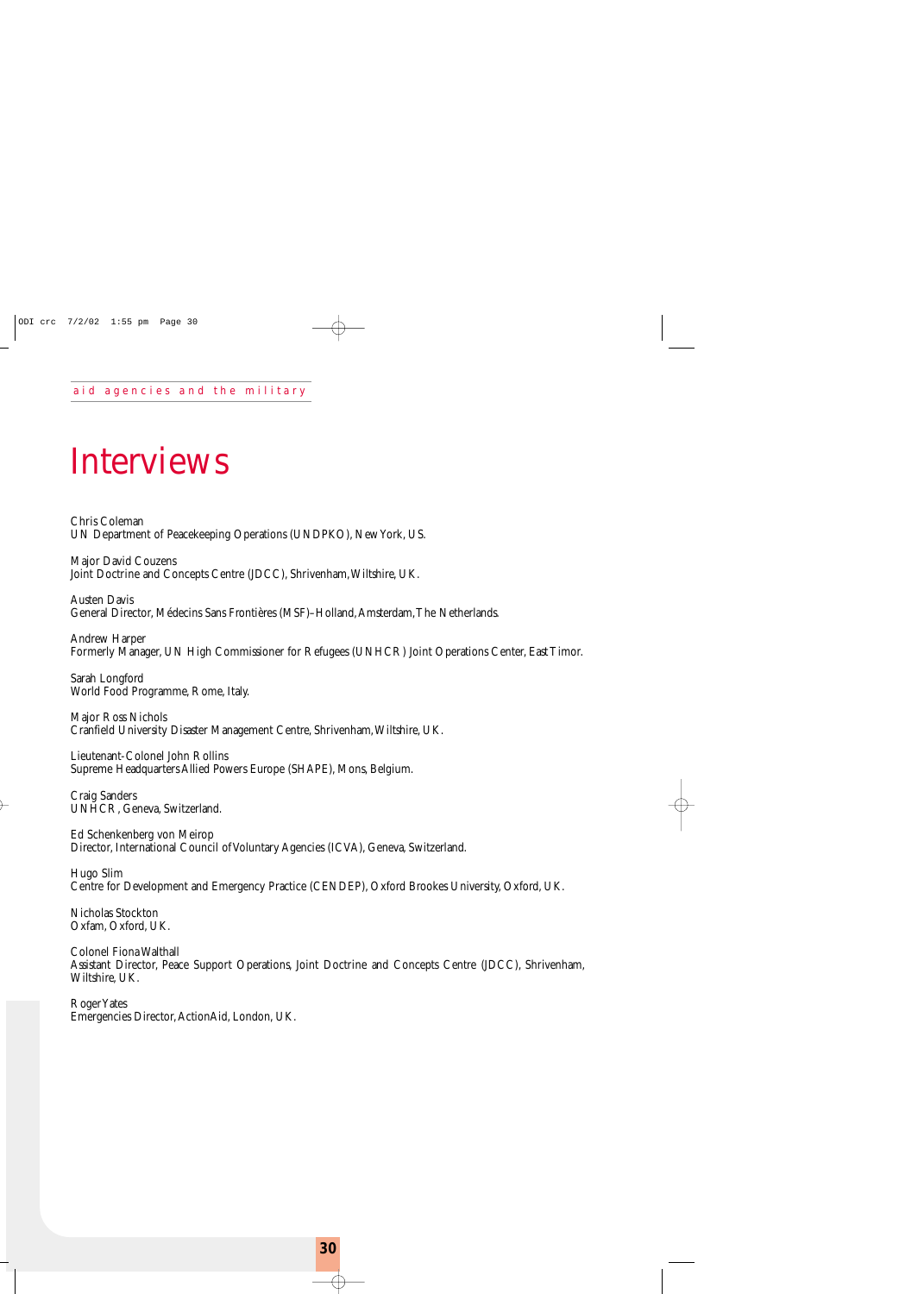## **Network Papers**

Network Papers are contributions on specific experiences or issues prepared either by HPN members or contributing specialists.

- 1 *MSF-CIS (Celula Inter-Secçoes), Mozambique: A Data Collecting System Focused on Food Security and Population Movements* by T. Dusauchoit (1994)
- 2 *Responding to the 1991/92 Drought in Zambia: The Programme to Prevent Malnutrition (PPM)* by D. Mukupo (1994)
- 3 *An Account of Relief Operations in Bosnia* by M. Duffield (1994)
- 4 *Bad Borders Make Bad Neighbours The Political Economy of Relief and Rehabilitation in the Somali Region 5, Eastern Ethiopia* by K. Van Brabant (1994)
- 5 *Advancing Preventive Diplomacy in a Post-Cold War Era: Suggested Roles for Governments and NGOs* by K. Rupesinghe (1994)
- 6 *The Rwandan Refugee Crisis in Tanzania: initial successes and failures in food assistance* by S. Jaspars (1994)
- 7 *Code of Conduct for the International Red Cross and Red Crescent Movement and NGOs in Disaster Relief* ed. J. Borton (1994)
- 8 *Targeting the Poor in Northern Iraq: The Role of Formal and Informal Research Methods in Relief Operations* by P. Ward and M. Rimmer (1995)
- 9 *Development in Conflict: the Experience of ACORD in Uganda, Sudan, Mali and Angola* by ACORD (1995)
- 10 *Room for Improvement: the Management and Support of Relief Workers* by R. Macnair (1995)
- 11 *Cash-for-Work and Food Insecurity in Koisha, Southern Ethiopia* by P. Jenden (1995)
- 12 *Dilemmas of 'Post'-Conflict Transition: Lessons from the Health Sector* by J. Macrae (1995)
- 13 *Getting On-Line in Emergencies: A Guide and Directory to the Internet for Agencies involved in Relief and Rehabilitation* by L. Aris, P. Gee and M. Perkins (1996)
- 14 *The Impact of War and Atrocity on Civilian Populations: Basic Principles for NGO Interventions and a Critique of Psychosocial Trauma Projects* by D. Summerfield (1996)
- 15 *Cost-effectiveness Analysis: A Useful Tool for the Assessment and Evaluation of Relief Operations?* by A. Hallam (1996)
- 16 *The Joint Evaluation of Emergency Assistance to Rwanda: Study III* ed. J. Borton (1996)
- 17 *Monetisation: Linkages to Food Security?* by J. Cekan, A. MacNeil and S. Loegering (1996)
- 18 *Beyond Working in Conflict: Understanding Conflict and Building Peace (The CODEP Workshop Report)*, by

J. Bennett and M. Kayitesi Blewitt (1996)

- 19 *Human Rights and International Legal Standards: what relief workers need to know* by J. Darcy (1997)
- 20 *People in Aid Code of Best Practice in the Management and Support of Aid Personnel* ed. S. Davidson (1997)
- 21 *Humanitarian Principles: The Southern Sudan Experience* by I. Levine (1997)
- 22 *The War Economy in Liberia: A Political Analysis* by P. Atkinson (1997)
- 23 *The Coordination of Humanitarian Action: the case of Sri Lanka* by K. Van Brabant (1997)
- 24 *Reproductive Health for Displaced Populations* by C. Palmer (1998)
- 25 *Humanitarian Action in Protracted Crises: the new relief 'agenda' and its limits* by D. Hendrickson (1998)
- 26 *The Food Economy Approach: a framework for understanding rural livelihoods* by T. Boudreau (1998)
- 27 *Between Relief and Development: targeting food aid for disaster prevention in Ethiopia* by K. Sharp (1998)
- 28 *North Korea: The Politics of Food Aid* by J. Bennett (1999)
- 29 *Participatory Review in Chronic Instability: The Experience of the IKAFE Refugee Settlement Programme, Uganda* by K. Neefjes (1999)
- 30 *Protection in Practice: Field Level Strategies for Protecting Civilians from Deliberate Harm* by D. Paul (1999)
- 31 *The Impact of Economic Sanctions on Health and Well-being* by R. Garfield (1999)
- 32 *Humanitarian Mine Action: The First Decade of a New Sector in Humanitarian Aid* by C. Horwood (2000)
- 33 *The Political Economy of War: What Relief Agencies Need to Know* by P. Le Billon (2000)
- 34 *NGO Responses to Hurricane Mitch: Evaluations for Accountability and Learning* by F. Grunewald, V. de Geoffroy & S. Lister (2000)
- 35 *Cash Transfers in Emergencies: Evaluating Benefits and Assessing Risks* by D. Peppiatt, J. Mitchell and P. Holzmann (2001)
- 36 *Food-security Assessments in Emergencies: A Livelihoods Approach* by H. Young, S. Jaspars, R. Brown, J. Frize and H. Khogali (2001)
- 37 *Aid Agencies and the Military: Roles and Relationships in Humanitarian Response* by J. Barry with A. Jefferys (2002)
- 38 *HIV/AIDS and Emergencies: Analysis and Recommendations for Practice* by A. Smith (2002)

## **Good Practice Reviews**

Good Practice Reviews are commissioned 'state of the art' reviews on different sectors or activities within the relief and rehabilitation field. Prepared by recognised specialists, and subject to peer review, they are produced in a format that is readily accessible to field-based personnel.

- 1 *Water and Sanitation in Emergencies* by A. Chalinder (1994)
- 2 *Emergency Supplementary Feeding Programmes* by J. Shoham (1994)
- 3 *General Food Distribution in Emergencies: from Nutritional Needs to Political Priorities* by S. Jaspars and H. Young (1996)
- 4 *Seed Provision During and After Emergencies* by the ODI Seeds and Biodiversity Programme (1996)
- 5 *Counting and Identification of Beneficiary Populations in Emergency Operations: Registration and its Alternatives* by J. Telford (1997)
- 6 *Temporary Human Settlement Planning for Displaced Populations in Emergencies* by A. Chalinder (1998)
- 7 *The Evaluation of Humanitarian Assistance Programmes in Complex Emergencies* by A. Hallam (1998)
- 8 *Operational Security Management in Violent Environments* by K. Van Brabant (200)